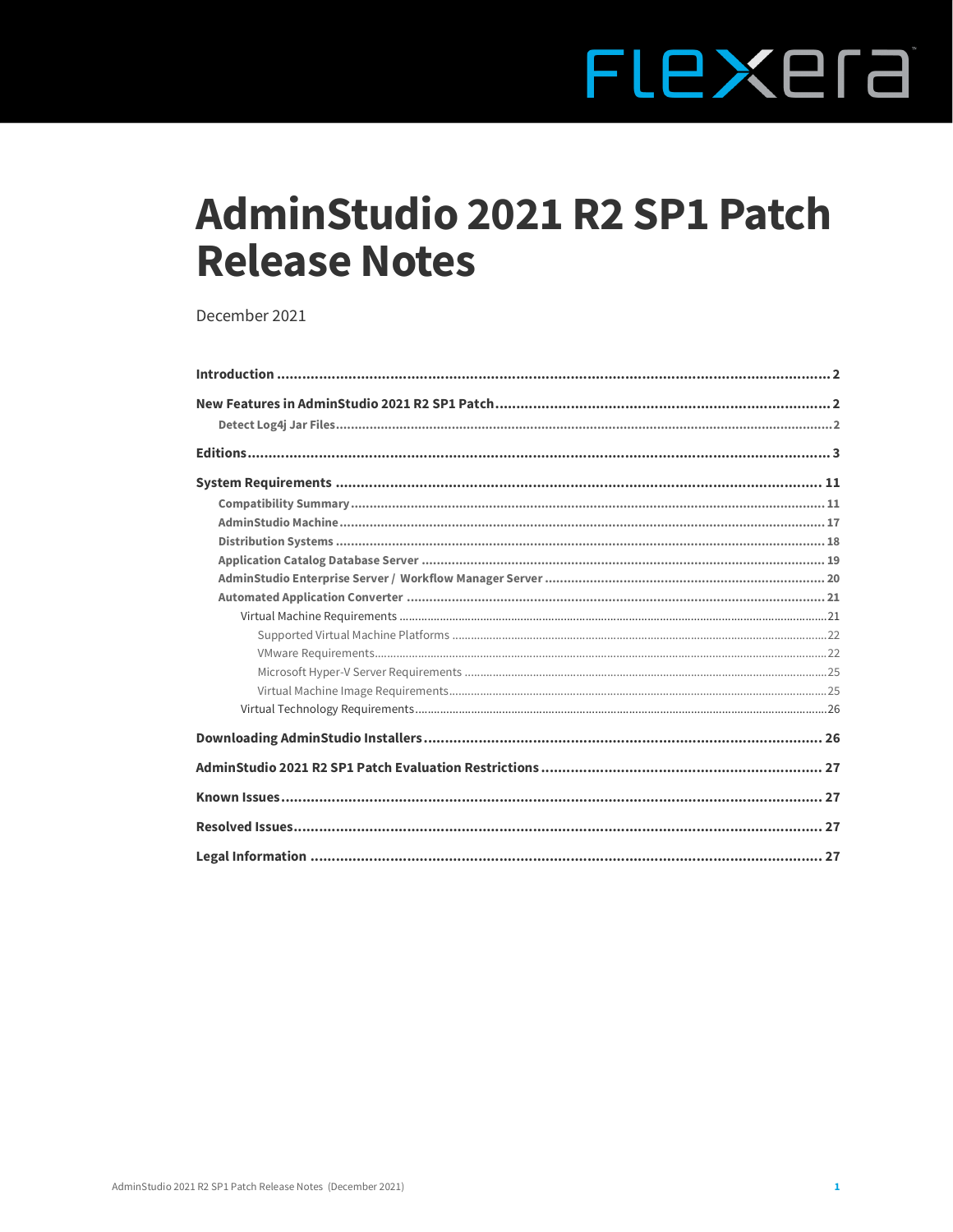# <span id="page-1-0"></span>**Introduction**

AdminStudio is the starting point for any software's Operating System Compatibility Assessment, Risk Assessment, Deployments, Updates, New Releases, New Applications, and Windows 10 migrations. More than a packaging tool, AdminStudio arms your IT team with a complete application readiness solution, enabling you to identify and mitigate issues before pulling the deployment trigger. No more surprises.

With AdminStudio, you can:

- **•** Improve service quality and streamline service delivery
- **•** Decrease risk and embrace new technologies faster
- **•** Eliminate mobile application security and compatibility concerns
- **•** Reliably prepare and deploy application virtualization formats
- **•** Integrate seamlessly with leading software deployment systems
- **•** Simplify and unify application management with standardized processes
- **•** Boost efficiency with a central application repository
- **•** Identify application packaging issues in minutes instead of days

# <span id="page-1-1"></span>**New Features in AdminStudio 2021 R2 SP1 Patch**

This section lists the new features that are included in AdminStudio 2021 R2 SP1 Patch:

**•** [Detect Log4j Jar Files](#page-1-2)

### <span id="page-1-2"></span>**Detect Log4j Jar Files**

With this release, a new **Windows Risk Assessment (VRAWIN001)** rule has been added to detect Log4j jar files in a package. When you import a package and run this rule, it will check for log4j files available in a package and generates a warning message.

For more information, see [AdminStudio Feature Update for Log4j Detection](https://community.flexera.com/t5/AdminStudio-and-Workflow-Manager/AdminStudio-Feature-Update-for-Log4j-Detection/ba-p/218732#M41) blog in our community.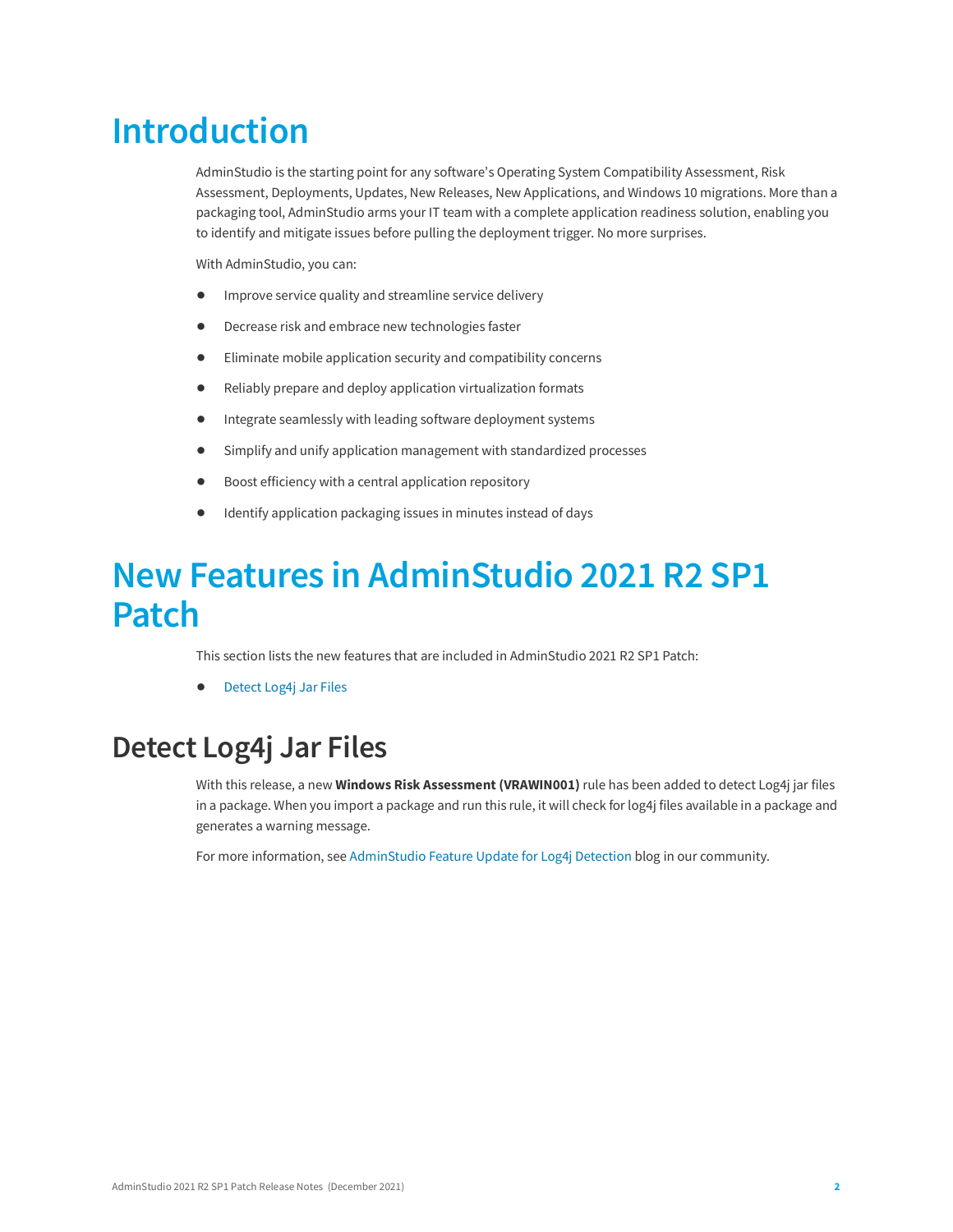# <span id="page-2-0"></span>**Editions**

AdminStudio 2021 R2 SP1 Patch is available in Professional and Enterprise Editions. The following table lists the tools and features available in each of AdminStudio's editions.

| <b>Edition</b>      | <b>Feature Type</b>        | <b>Tools</b>                                                                                                                                                                          | <b>Functionality</b>                                                                                                                                                                                                                                                                                                                                                                                                                                                    |  |
|---------------------|----------------------------|---------------------------------------------------------------------------------------------------------------------------------------------------------------------------------------|-------------------------------------------------------------------------------------------------------------------------------------------------------------------------------------------------------------------------------------------------------------------------------------------------------------------------------------------------------------------------------------------------------------------------------------------------------------------------|--|
| <b>PROFESSIONAL</b> | General                    | <b>Application Manager /</b><br><b>Home Tab</b>                                                                                                                                       | Manage applications in an Application Manager<br>$\bullet$<br>database.                                                                                                                                                                                                                                                                                                                                                                                                 |  |
|                     |                            |                                                                                                                                                                                       | Manage a package's ConfigMgr (Formerly<br>$\bullet$<br>Called as Software Center Configuration<br>Manager) (2012 or ConfigMgr 2002) and<br>Symantec Altiris Client Management Suite<br>deployment data.                                                                                                                                                                                                                                                                 |  |
|                     |                            |                                                                                                                                                                                       | View an application's ConfigMgr (Formerly<br>Called as Software Center Configuration<br>Manager) (2012 or ConfigMgr 2002) deployment<br>status.                                                                                                                                                                                                                                                                                                                         |  |
|                     |                            |                                                                                                                                                                                       | Perform advanced ISO tag file creation, editing,<br>$\bullet$<br>and storage.                                                                                                                                                                                                                                                                                                                                                                                           |  |
|                     |                            | <b>Package Automation with Package Feed</b><br>Module-You can use the Package Feed Module<br>option of the Import Wizard to subscribe to up<br>to 10 applications for bulk execution. |                                                                                                                                                                                                                                                                                                                                                                                                                                                                         |  |
|                     |                            | <b>Application Manager /</b>                                                                                                                                                          | Perform tests in the following categories:                                                                                                                                                                                                                                                                                                                                                                                                                              |  |
|                     | <b>Analyze Tab</b>         | Windows Installer Internal Consistency<br>$\bullet$<br>Evaluators                                                                                                                     |                                                                                                                                                                                                                                                                                                                                                                                                                                                                         |  |
|                     |                            |                                                                                                                                                                                       | <b>Windows Installer Best Practices</b>                                                                                                                                                                                                                                                                                                                                                                                                                                 |  |
|                     |                            |                                                                                                                                                                                       | <b>Application Conflicts</b>                                                                                                                                                                                                                                                                                                                                                                                                                                            |  |
|                     |                            |                                                                                                                                                                                       | Test and fix one package at a time<br>Publish applications to ConfigMgr (Formerly Called<br>as Software Center Configuration Manager) (2012 or<br>ConfigMgr 2002) and Symantec Altiris Management<br>Server.<br>Capture basic operating system configuration in an<br>OS Snapshot, which can be imported into the<br>Application Manager to check for potential OS<br>conflicts<br>Perform Windows Installer testing, including testing<br>in a locked down environment |  |
|                     | <b>Distribution Wizard</b> |                                                                                                                                                                                       |                                                                                                                                                                                                                                                                                                                                                                                                                                                                         |  |
|                     |                            | <b>OS Snapshot Wizard</b>                                                                                                                                                             |                                                                                                                                                                                                                                                                                                                                                                                                                                                                         |  |
|                     |                            | QualityMonitor                                                                                                                                                                        |                                                                                                                                                                                                                                                                                                                                                                                                                                                                         |  |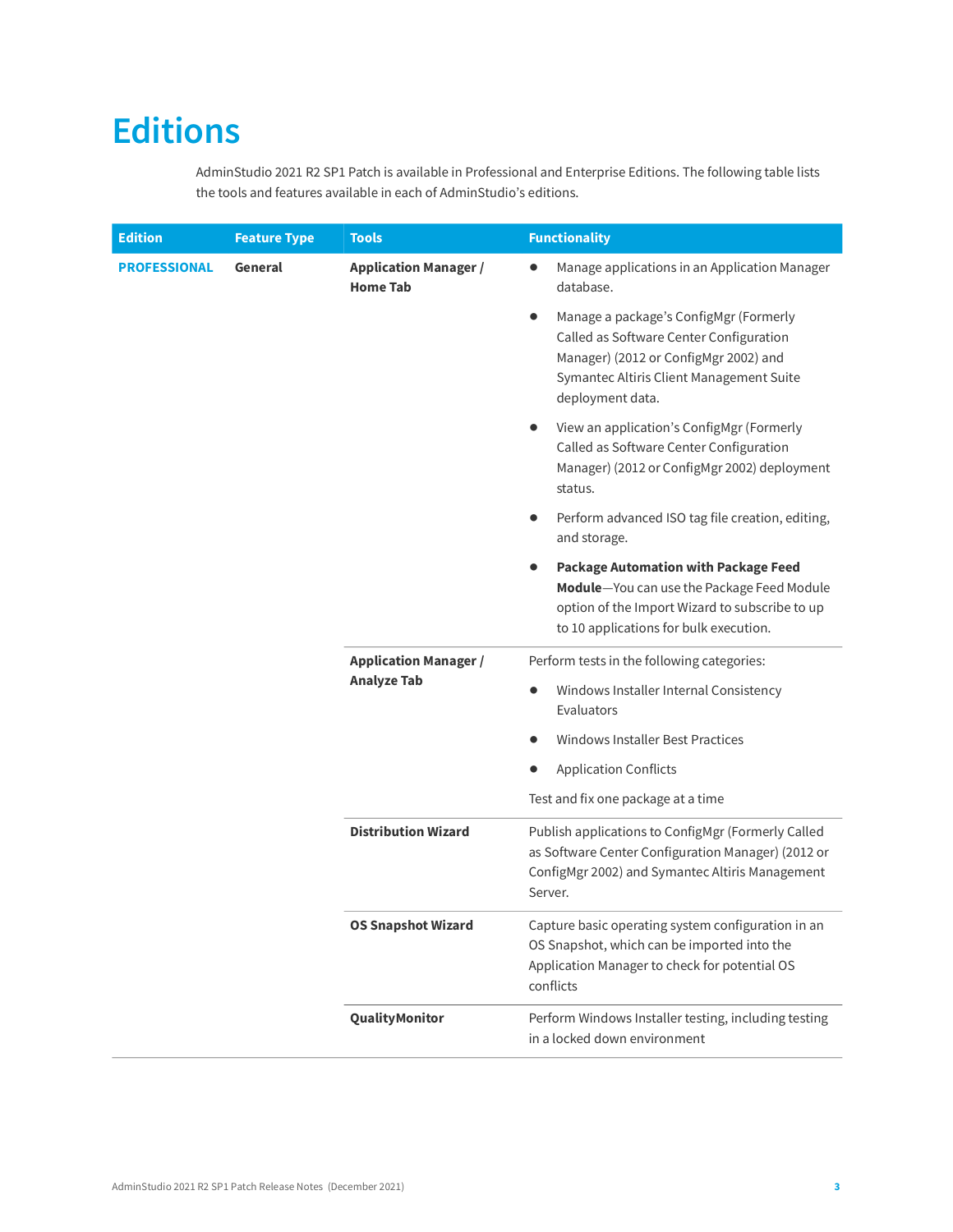| <b>Edition</b>                     | <b>Feature Type</b>                                                        | <b>Tools</b>                                                                     | <b>Functionality</b>                                                                                                                                         |
|------------------------------------|----------------------------------------------------------------------------|----------------------------------------------------------------------------------|--------------------------------------------------------------------------------------------------------------------------------------------------------------|
| <b>PROFESSIONAL</b><br>(Continued) | General<br>(Continued)                                                     | <b>Automated Application</b><br><b>Converter</b><br>(Single Application Version) | Automatically repackage a legacy package (.exe)<br>into a Windows Installer package (.msi)                                                                   |
|                                    |                                                                            | <b>Conversion Wizard</b><br>(Single Application Version)                         | Repackage one package at a time                                                                                                                              |
|                                    |                                                                            | <b>Test on Virtual Machine</b><br>Wizard                                         |                                                                                                                                                              |
|                                    |                                                                            | Repackager                                                                       | Repackage applications into Windows Installer<br>format                                                                                                      |
|                                    |                                                                            |                                                                                  | Perform basic ISO tagging, including creation of tag<br>files                                                                                                |
|                                    |                                                                            | <b>Packager Distribution</b><br><b>Wizard</b>                                    | Prepare packages for distribution                                                                                                                            |
|                                    |                                                                            | <b>InstallShield 2020 R3</b><br>(Professional Edition)                           | Customize Windows Installer packages by either<br>directly editing them or by creating transforms                                                            |
|                                    |                                                                            | <b>Tuner</b>                                                                     | Customize Windows Installer packages by creating<br>transforms                                                                                               |
|                                    |                                                                            | <b>Application Isolation</b><br>Wizard                                           | Resolve component versioning conflicts                                                                                                                       |
|                                    | <b>Application</b><br>Enhancements to<br>Virtualization<br><b>Home Tab</b> |                                                                                  | Import virtual packages into Application Manager                                                                                                             |
|                                    |                                                                            | <b>Application Manager /</b>                                                     | View virtual package data in Application Manager                                                                                                             |
|                                    |                                                                            |                                                                                  | Manage ConfigMgr (Formerly Called as Software<br>Center Configuration Manager) (2012 or ConfigMgr<br>2002) deployment data for App-V 4.x and 5.1<br>packages |
|                                    |                                                                            |                                                                                  | Manage Citrix XenApp Server deployment data for<br>Citrix XenApp profiles and App-V 4.x packages                                                             |
|                                    |                                                                            |                                                                                  | Manage Symantec Altiris Client Management Suite<br>deployment data for Symantec Workspace and<br>VMware ThinApp packages                                     |
|                                    |                                                                            |                                                                                  | Manage App-V Server deployment data for App-V 4.x<br>and 5.1 packages                                                                                        |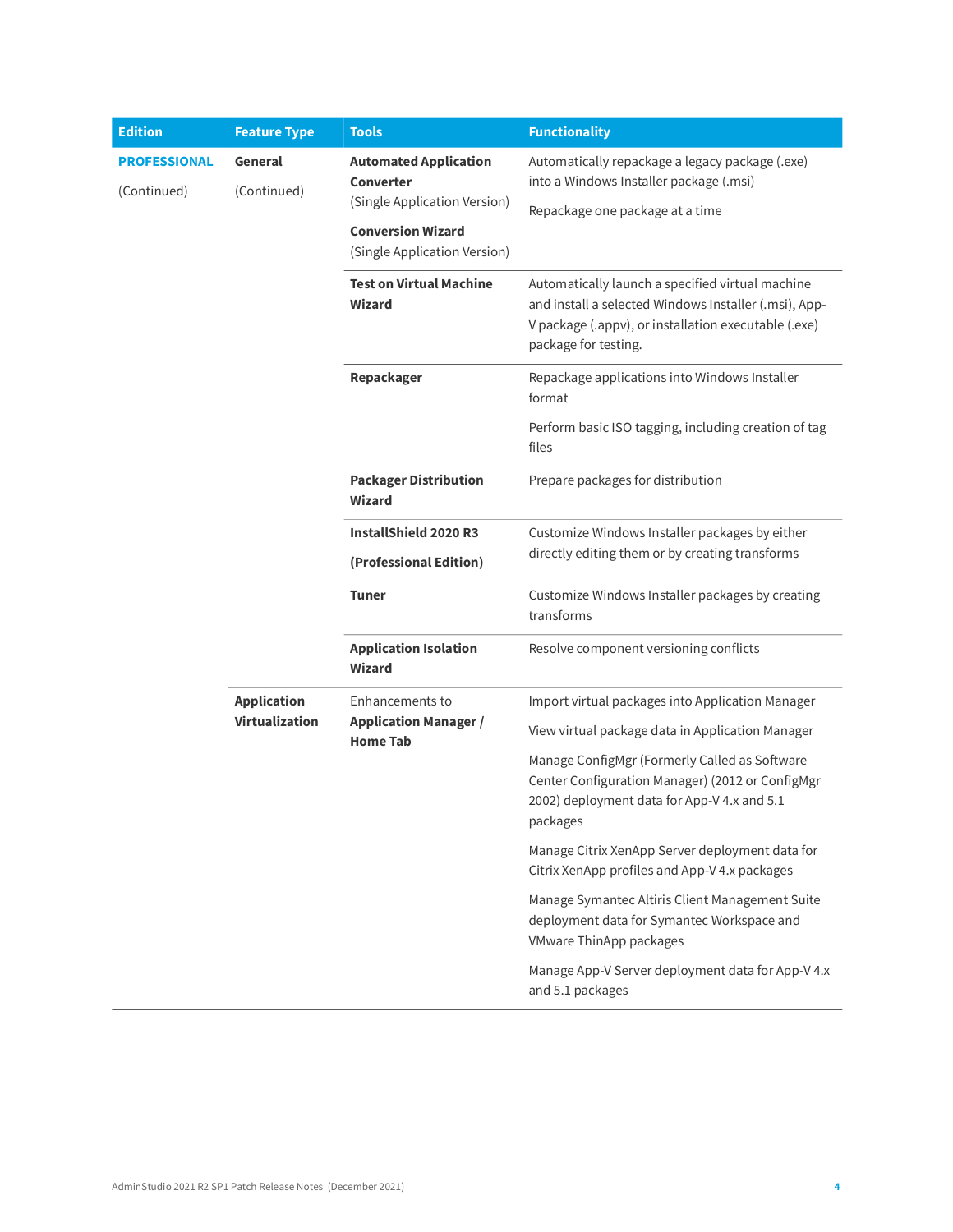| <b>Edition</b>                     | <b>Feature Type</b>                         | <b>Tools</b>                                    | <b>Functionality</b>                                                                                                                                                              |
|------------------------------------|---------------------------------------------|-------------------------------------------------|-----------------------------------------------------------------------------------------------------------------------------------------------------------------------------------|
| <b>PROFESSIONAL</b><br>(Continued) | <b>Application</b><br><b>Virtualization</b> | Enhancements to<br><b>Application Manager /</b> | Test packages for compatibility to be virtualized to<br>App-V, ThinApp, and XenApp formats                                                                                        |
|                                    | (Continued)                                 | <b>Analyze Tab</b>                              | Test App-V packages for best practices                                                                                                                                            |
|                                    |                                             |                                                 | Test App-V packages for conflicts with other<br>packages                                                                                                                          |
|                                    |                                             | Enhancements to<br><b>Distribution Wizard</b>   | Publish applications containing App-V 4.x and 5.1<br>packages to Microsoft App-V Server                                                                                           |
|                                    |                                             |                                                 | Publish applications containing App-V packages to<br>ConfigMgr (Formerly Called as Software Center<br>Configuration Manager) (2012 or ConfigMgr 2002)<br>and Citrix XenApp Server |
|                                    |                                             |                                                 | Publish applications containing Citrix XenApp<br>profiles and App-V 4.x packages to Citrix XenApp<br>Server                                                                       |
|                                    |                                             |                                                 | Publish applications containing Symantec<br>Workspace and VMware ThinApp packages to<br>Symantec Altiris Client Management Suite Server                                           |
|                                    |                                             | <b>Automated Application</b><br>Converter       | Convert a package to a virtual application in the<br>following formats:                                                                                                           |
|                                    |                                             | (Single Application<br><b>Version</b> )         | Microsoft App-V $(4.x$ and 5.1)                                                                                                                                                   |
|                                    |                                             |                                                 | Citrix XenApp                                                                                                                                                                     |
|                                    |                                             | <b>Conversion Wizard</b>                        | VMware ThinApp (4.x and 5.x)                                                                                                                                                      |
|                                    |                                             | (Single Application<br><b>Version</b>           | Convert one package at a time                                                                                                                                                     |
|                                    |                                             | <b>Virtual Package Editor</b>                   | Edit App-V packages                                                                                                                                                               |
|                                    |                                             | <b>MSIX Editor</b>                              | Edit MSIX packages                                                                                                                                                                |
|                                    |                                             | <b>Microsoft App-V Assistant</b>                | Create a customized virtual package from an                                                                                                                                       |
|                                    |                                             | <b>ThinApp Assistant</b>                        | InstallShield project                                                                                                                                                             |
|                                    |                                             |                                                 |                                                                                                                                                                                   |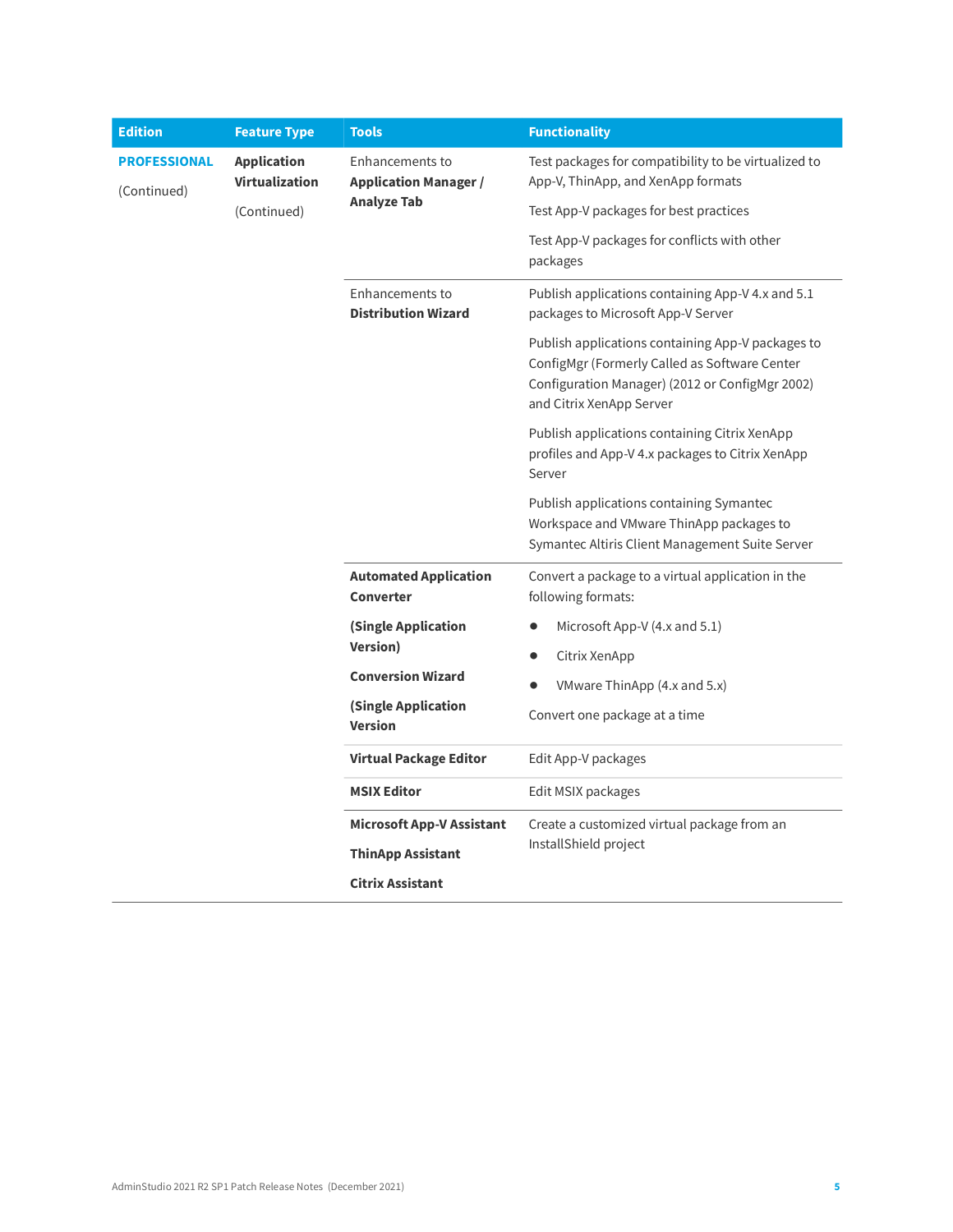| <b>Edition</b>                     | <b>Feature Type</b>                        | <b>Tools</b>                                                          | <b>Functionality</b>                                                                                                                                              |  |  |  |  |
|------------------------------------|--------------------------------------------|-----------------------------------------------------------------------|-------------------------------------------------------------------------------------------------------------------------------------------------------------------|--|--|--|--|
| <b>PROFESSIONAL</b><br>(Continued) | <b>Application</b><br><b>Compatibility</b> | Enhancements to<br><b>Application Manager /</b><br><b>Analyze Tab</b> | Test packages for compatibility with the following<br>operating systems:                                                                                          |  |  |  |  |
|                                    | <b>Testing</b>                             |                                                                       | Windows 7 (32-bit and 64-bit)<br>$\bullet$                                                                                                                        |  |  |  |  |
|                                    |                                            |                                                                       | Windows 8.1 (32-bit and 64-bit)<br>$\bullet$                                                                                                                      |  |  |  |  |
|                                    |                                            |                                                                       | Windows 10 1909 (32 bit and 64 bit)<br>$\bullet$                                                                                                                  |  |  |  |  |
|                                    |                                            |                                                                       | Windows 10 1809 (and 2019 LTSC) (32 bit and<br>$\bullet$<br>64 bit)                                                                                               |  |  |  |  |
|                                    |                                            |                                                                       | Windows 10 2004 (32 bit and 64 bit)<br>$\bullet$                                                                                                                  |  |  |  |  |
|                                    |                                            |                                                                       | Windows 10 20H2 (32 bit and 64 bit)<br>$\bullet$                                                                                                                  |  |  |  |  |
|                                    |                                            |                                                                       | Windows 10 21H1 (32 bit and 64 bit)<br>$\bullet$                                                                                                                  |  |  |  |  |
|                                    |                                            |                                                                       | Windows 10 21H2 (32 bit and 64 bit)<br>$\bullet$                                                                                                                  |  |  |  |  |
|                                    |                                            |                                                                       | Windows 11 (64 bit)<br>$\bullet$                                                                                                                                  |  |  |  |  |
|                                    |                                            |                                                                       | Windows Server 2008 R2<br>$\bullet$                                                                                                                               |  |  |  |  |
|                                    |                                            |                                                                       | Windows Server 2012 and 2012 R2                                                                                                                                   |  |  |  |  |
|                                    |                                            |                                                                       | Windows Server 2016                                                                                                                                               |  |  |  |  |
|                                    |                                            |                                                                       | Windows Server 2019                                                                                                                                               |  |  |  |  |
|                                    |                                            |                                                                       |                                                                                                                                                                   |  |  |  |  |
|                                    |                                            |                                                                       | Ability to display Microsoft Application<br>Compatibility Toolkit (ACT) database test results on<br>ACT Summary tab of the Analyze Deployment<br><b>Type View</b> |  |  |  |  |
|                                    | <b>Mobile App and</b>                      | Enhancements to                                                       | Import of the following macOS desktop<br>$\bullet$                                                                                                                |  |  |  |  |
|                                    | macOS Support                              | <b>Application Manager /</b><br><b>Home Tab</b>                       | applications into the Application Manager:                                                                                                                        |  |  |  |  |
|                                    |                                            |                                                                       | Apple installer package (.pkg file)<br>Apple disk image (.dmg file)<br>$\bullet$                                                                                  |  |  |  |  |
|                                    |                                            |                                                                       | Mac App Store app (public store link)                                                                                                                             |  |  |  |  |
|                                    |                                            |                                                                       | Import of the following mobile app formats into<br>the Application Manager:                                                                                       |  |  |  |  |
|                                    |                                            |                                                                       | Apple iOS mobile apps (local and public<br>store link)                                                                                                            |  |  |  |  |
|                                    |                                            |                                                                       | Google Android mobile apps (local and<br>public store link)                                                                                                       |  |  |  |  |
|                                    |                                            |                                                                       | Microsoft Windows Store mobile apps<br>(local and public store link)                                                                                              |  |  |  |  |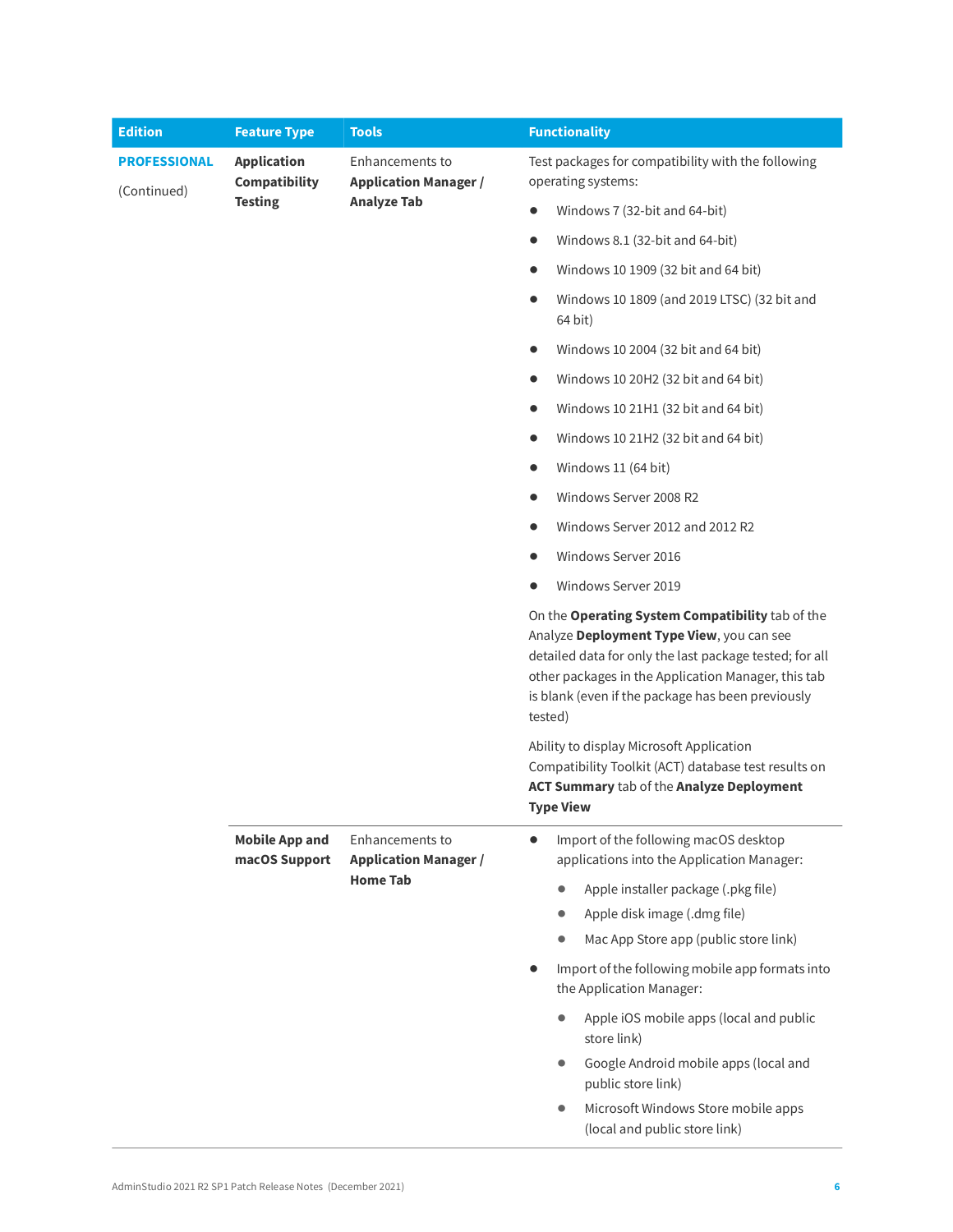| <b>Edition</b>                                                                              | <b>Feature Type</b> | <b>Tools</b>                                                                      |           | <b>Functionality</b>                                                                                                                                  |
|---------------------------------------------------------------------------------------------|---------------------|-----------------------------------------------------------------------------------|-----------|-------------------------------------------------------------------------------------------------------------------------------------------------------|
| <b>Mobile App and</b><br><b>PROFESSIONAL</b><br>macOS Support<br>(Continued)<br>(Continued) |                     | Enhancements to<br><b>Application Manager /</b><br><b>Home Tab</b><br>(Continued) | $\bullet$ | Ability to import iOS Enterprise Policy<br>Configuration files, view their settings, and<br>determine the policy compatibility of iOS<br>mobile apps. |
|                                                                                             |                     |                                                                                   | $\bullet$ | Ability to view iOS and Android mobile app<br>reporting on feature use, device compatibility,<br>and OS compatibility.                                |
|                                                                                             |                     |                                                                                   | $\bullet$ | Ability to customize Apple Installer Package<br>PKG installer settings                                                                                |
|                                                                                             |                     |                                                                                   | $\bullet$ | Ability to view deployment data for Windows<br>Store mobile apps, including detection<br>methods and framework customizations                         |
|                                                                                             |                     |                                                                                   | $\bullet$ | Ability to manage AirWatch Server deployment<br>data for both Apple iOS and Google Android<br>mobile apps (local and public store link)               |
|                                                                                             |                     |                                                                                   | $\bullet$ | Ability to view and modify Casper deployment<br>settings for macOS desktop applications                                                               |
|                                                                                             |                     | <b>Enhancements to</b>                                                            | $\bullet$ | Test Apple iOS mobile apps for best practices                                                                                                         |
|                                                                                             |                     | <b>Application Manager /</b><br><b>Analyze Tab</b>                                | $\bullet$ | Test Apple iOS, Microsoft Windows, and Google<br>Android mobile apps for risk assessment                                                              |
|                                                                                             |                     |                                                                                   | $\bullet$ | Test Apple iOS, Microsoft Windows, and Google<br>Android mobile apps for operating system<br>compatibility                                            |
|                                                                                             |                     |                                                                                   | $\bullet$ | Test macOS desktop applications (.pkg, .dmg,<br>and Mac App Store apps) for operating system<br>compatibility and best practices                      |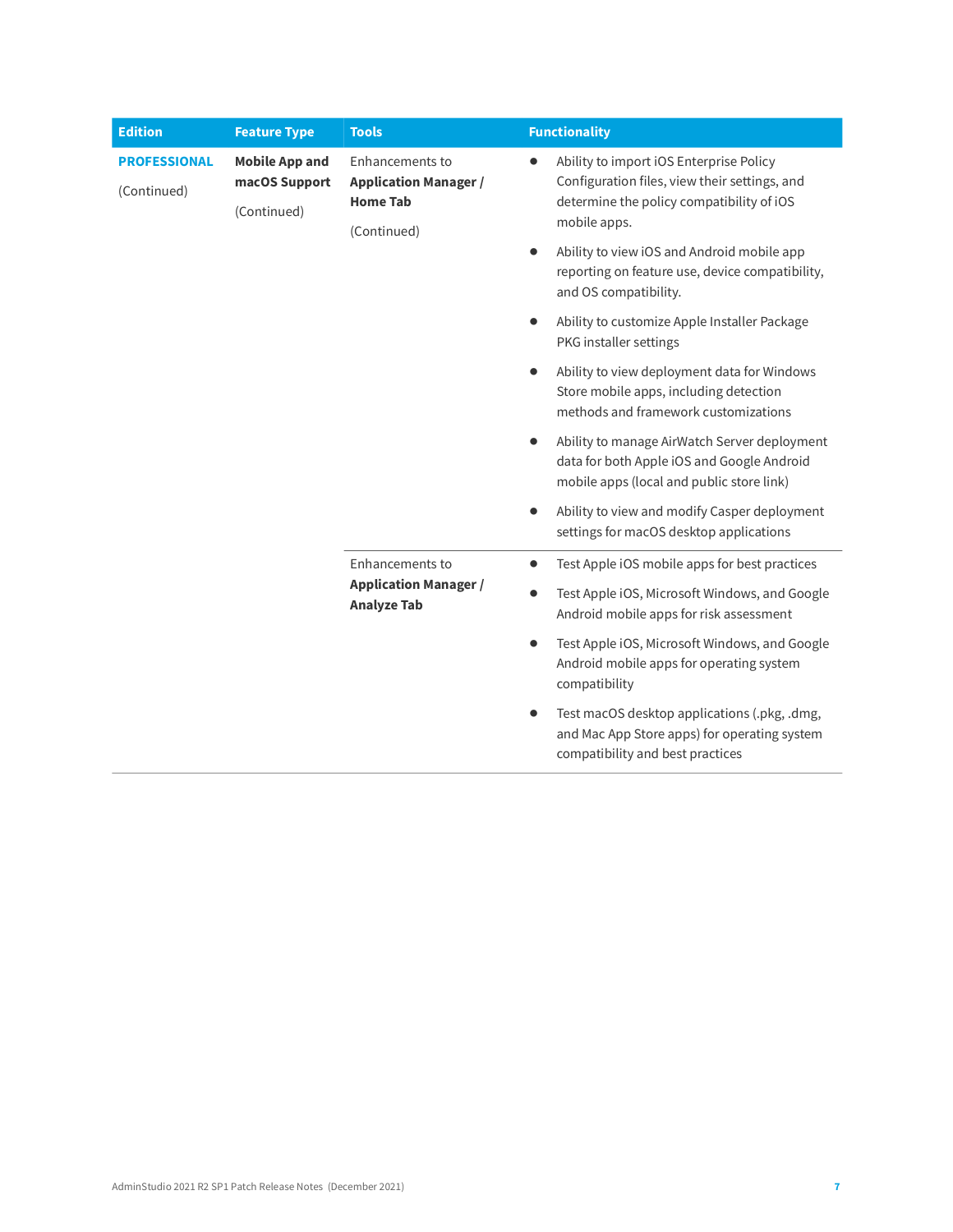| <b>Edition</b>                     | <b>Feature Type</b>                                   | <b>Tools</b>                                                                                                                                                                             | <b>Functionality</b>                                                                                                                                                                                             |
|------------------------------------|-------------------------------------------------------|------------------------------------------------------------------------------------------------------------------------------------------------------------------------------------------|------------------------------------------------------------------------------------------------------------------------------------------------------------------------------------------------------------------|
| <b>PROFESSIONAL</b><br>(Continued) | <b>Mobile App and</b><br>macOS Support<br>(Continued) | Enhancements to<br><b>Distribution Wizard</b>                                                                                                                                            | Ability to publish applications containing the<br>following mobile app formats to ConfigMgr<br>(Formerly Called as Software Center Configuration<br>Manager) (2012 R2 or ConfigMgr 2002) and AirWatch<br>Server: |
|                                    |                                                       |                                                                                                                                                                                          | Apple iOS mobile apps (local and public store<br>$\{link\}$                                                                                                                                                      |
|                                    |                                                       |                                                                                                                                                                                          | Google Android mobile apps (local and public<br>store link)                                                                                                                                                      |
|                                    |                                                       | Ability to publish applications containing the<br>following mobile app format to ConfigMgr (Formerly<br>Called as Software Center Configuration Manager)<br>(2012 R2 or ConfigMgr 2002): |                                                                                                                                                                                                                  |
|                                    |                                                       |                                                                                                                                                                                          | Windows Store (local and public store link)                                                                                                                                                                      |
|                                    |                                                       |                                                                                                                                                                                          | Microsoft UWP app packages (.appx)                                                                                                                                                                               |
|                                    |                                                       | Ability to publish applications containing the<br>following package formats to JAMF Casper Suite:                                                                                        |                                                                                                                                                                                                                  |
|                                    |                                                       | Mac App Store app (public store link)                                                                                                                                                    |                                                                                                                                                                                                                  |
|                                    |                                                       |                                                                                                                                                                                          | Apple installer package (.pkg file)                                                                                                                                                                              |
|                                    |                                                       |                                                                                                                                                                                          | Apple disk image (.dmg file)                                                                                                                                                                                     |
|                                    |                                                       |                                                                                                                                                                                          |                                                                                                                                                                                                                  |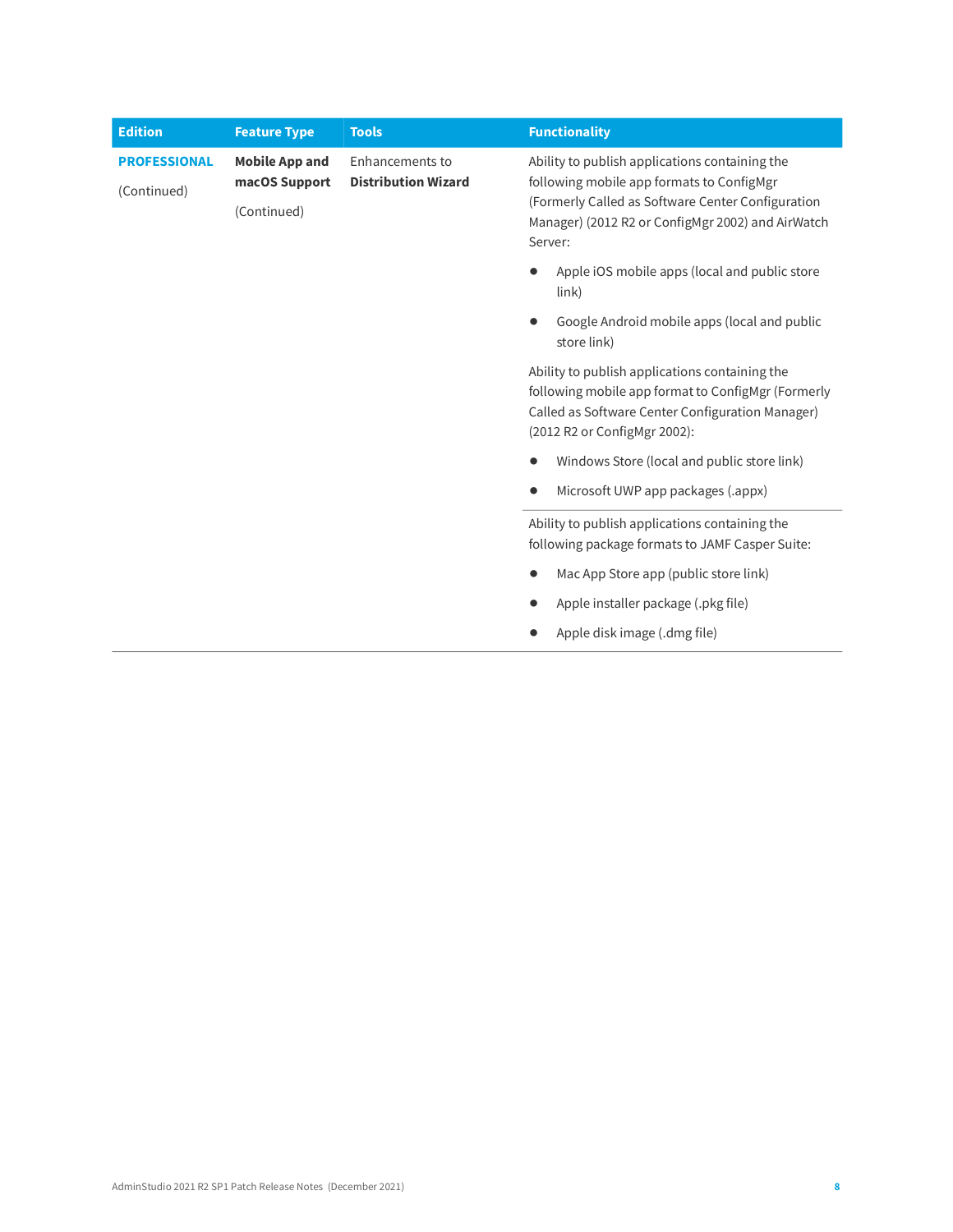| <b>Edition</b>    | <b>Feature Type</b>                         | <b>Tools</b>                                                                          | <b>Functionality</b>                                                                                                                                                                                   |
|-------------------|---------------------------------------------|---------------------------------------------------------------------------------------|--------------------------------------------------------------------------------------------------------------------------------------------------------------------------------------------------------|
| <b>ENTERPRISE</b> |                                             | Same as Professional Edition, plus:                                                   |                                                                                                                                                                                                        |
|                   | General                                     | <b>InstallShield 2020 R3</b><br>(Premier Edition instead of<br>Professional Edition)  | Advanced customization of Windows Installer<br>packages by either directly editing them or by<br>creating transforms                                                                                   |
|                   |                                             | Enhancements to<br><b>Application Catalog /</b><br><b>Home Tab</b>                    | <b>Package Automation with Package Feed</b><br>Module-You can use the Package Feed Module<br>option of the Import Wizard to subscribe to an<br>unlimited number of applications for bulk<br>execution. |
|                   |                                             | <b>Application Manager /</b><br><b>Reports Tab</b>                                    | Advanced reports including detailed summary and<br>dashboard reports on Analyze test results, package<br>data, and deployment information                                                              |
|                   |                                             | <b>Platform API</b>                                                                   | Use to integrate your existing .NET applications or<br>scripting environments like Microsoft PowerShell<br>with AdminStudio                                                                            |
|                   |                                             | <b>Software Repository</b>                                                            | Secure storage system for AdminStudio package<br>data, including version management                                                                                                                    |
|                   |                                             | <b>Reports (Web Tool)</b>                                                             | Generate reports on packages stored in the<br>Application Manager, including reports using<br>custom SQL queries                                                                                       |
|                   |                                             | <b>Security Console</b><br>(Web Tool)                                                 | Manage AdminStudio user accounts and directory<br>services                                                                                                                                             |
|                   |                                             |                                                                                       | Manage AdminStudio roles and permissions                                                                                                                                                               |
|                   |                                             | <b>Automated Application</b><br><b>Converter</b> (Multiple                            | Automatically repackage legacy packages (.exe) into<br>Windows Installer packages (.msi)                                                                                                               |
|                   |                                             | Application Version)<br><b>Conversion Wizard</b><br>(Multiple Application<br>Version) | Ability to perform automated repackaging of<br>multiple packages at a time                                                                                                                             |
|                   | <b>Application</b><br><b>Virtualization</b> | <b>Automated Application</b><br><b>Converter</b> (Multiple<br>Application Version)    | Ability to perform automated conversion of multiple<br>packages at a time                                                                                                                              |
|                   |                                             | <b>Conversion Wizard</b><br>(Multiple Application<br>Version)                         |                                                                                                                                                                                                        |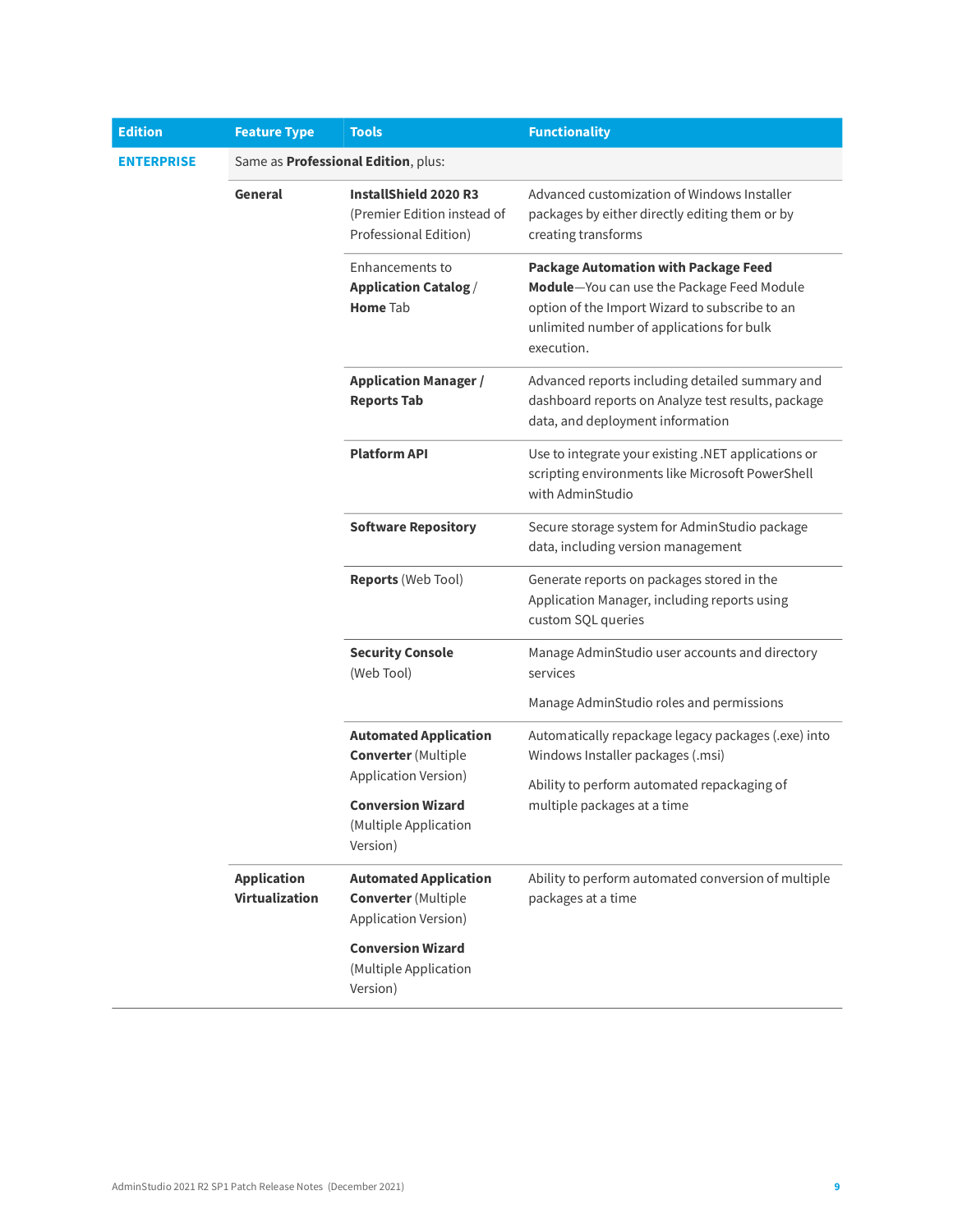| <b>Edition</b>                   | <b>Feature Type</b>                         | <b>Tools</b>                                                                                                       | <b>Functionality</b>                                                                                                                                                                                           |
|----------------------------------|---------------------------------------------|--------------------------------------------------------------------------------------------------------------------|----------------------------------------------------------------------------------------------------------------------------------------------------------------------------------------------------------------|
| <b>ENTERPRISE</b><br>(Continued) | <b>Application</b><br><b>Virtualization</b> | Enhancements to<br><b>Application Manager /</b><br><b>Reports</b>                                                  | Includes the Application Virtualization Compatibility<br>Dashboard report                                                                                                                                      |
|                                  | (Continued)                                 |                                                                                                                    | The Application Readiness Dashboard includes an<br>Application Virtualization Compatibility summary<br>chart and App-V Best Practices and App-V Conflicts<br>test results summary charts.                      |
|                                  | <b>Application</b><br>Compatibility         | Enhancements to<br><b>Application Manager /</b><br><b>Analyze Tab</b>                                              | Ability to test and fix multiple packages or groups of<br>packages simultaneously                                                                                                                              |
|                                  | <b>Testing</b>                              |                                                                                                                    | Ability to view package-level test details for<br><b>Operating System Compatibility and Browser</b><br><b>Compatibility</b> tests for all packages in the<br>Application Manager, not just the last one tested |
|                                  |                                             |                                                                                                                    | Import of web applications and web deploy<br>packages into the Application Manager                                                                                                                             |
|                                  |                                             |                                                                                                                    | Test web applications for compatibility with the<br>following browsers:                                                                                                                                        |
|                                  |                                             |                                                                                                                    | Internet Explorer 11                                                                                                                                                                                           |
|                                  |                                             |                                                                                                                    | Microsoft Edge                                                                                                                                                                                                 |
|                                  |                                             |                                                                                                                    | Test web deploy packages for compatibility with the<br>following platforms:                                                                                                                                    |
|                                  |                                             |                                                                                                                    | Windows Server 2012 R2<br>$\bullet$                                                                                                                                                                            |
|                                  |                                             |                                                                                                                    | Windows Server 2016<br>$\bullet$                                                                                                                                                                               |
|                                  |                                             |                                                                                                                    | Windows Server 2019                                                                                                                                                                                            |
|                                  |                                             |                                                                                                                    | Microsoft Azure Application Services                                                                                                                                                                           |
|                                  |                                             |                                                                                                                    | Test web deploy packages for best practices.                                                                                                                                                                   |
|                                  |                                             | Enhancements to<br><b>Application Manager /</b><br><b>Reports</b><br><b>Enhancements to Platform</b><br><b>API</b> | Test web deploy packages for browser<br>compatibility.                                                                                                                                                         |
|                                  |                                             |                                                                                                                    | Display of Microsoft ACT database test results on the<br>Reports tab                                                                                                                                           |
|                                  |                                             |                                                                                                                    | Ability to use the Test-ASPackage and Resolve-<br>ASPackage Platform API commands to perform<br>batch package testing and issue resolution.                                                                    |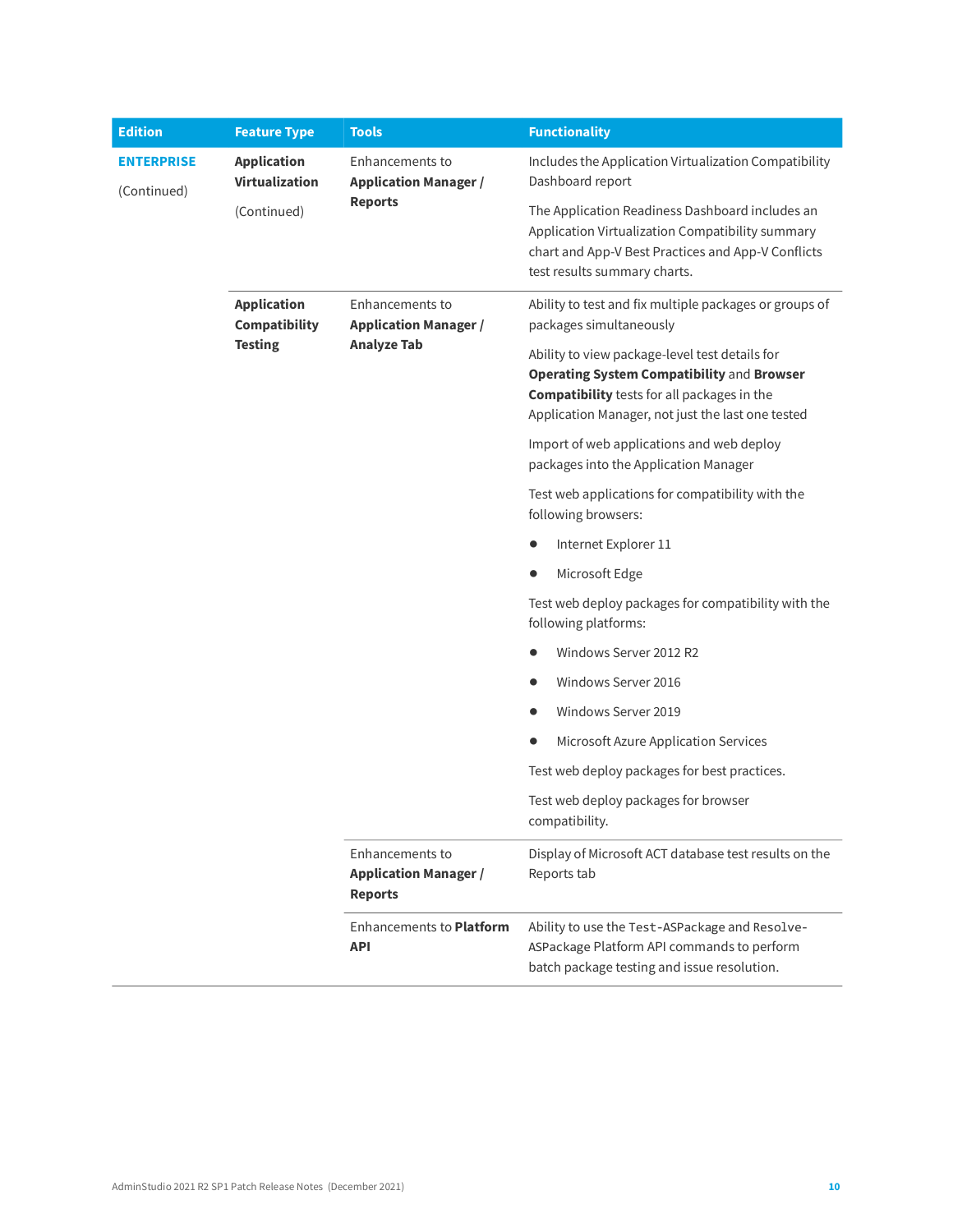# <span id="page-10-0"></span>**System Requirements**

This section lists the requirements for the AdminStudio machine, Application Catalog database server, Web server, and virtual machines.

- **•** [Compatibility Summary](#page-10-1)
- **•** [AdminStudio Machine](#page-16-0)
- **•** [Distribution Systems](#page-17-0)
- **•** [Application Catalog Database Server](#page-18-0)
- **•** [AdminStudio Enterprise Server / Workflow](#page-19-0) Manager Server
- **•** [Automated Application Converter](#page-20-0)

### <span id="page-10-1"></span>**Compatibility Summary**

AdminStudio 2021 R2 SP1 Patch R2 supports the following versions of the listed software.

| <b>Category</b>                 | <b>Item</b>              | <b>Supported Versions</b>                                           |
|---------------------------------|--------------------------|---------------------------------------------------------------------|
| <b>Operating System for:</b>    | <b>Microsoft Windows</b> | Windows <sub>7</sub><br>$\bullet$                                   |
| <b>AdminStudio</b>              |                          | Windows 8.1<br>$\bullet$                                            |
| <b>Standalone</b><br>Repackager |                          | Windows 10 1809 (and 2019 LTSC) (32 bit<br>$\bullet$<br>and 64 bit) |
| <b>Standalone Tuner</b>         |                          | Windows 10 1909 (32 bit and 64 bit)<br>$\bullet$                    |
|                                 |                          | Windows 10 2004 (32 bit and 64 bit)<br>$\bullet$                    |
|                                 |                          | Windows 10 20H2 (32 bit and 64 bit)<br>$\bullet$                    |
|                                 |                          | Windows 10 21H1 (32 bit and 64 bit)                                 |
|                                 |                          | Windows 10 21H2 (32 bit and 64 bit)<br>$\bullet$                    |
|                                 |                          | Windows 11 21H2 (64 bit)<br>$\bullet$                               |
|                                 |                          | Windows Server 2008 R2                                              |
|                                 |                          | Windows Server 2012<br>$\bullet$                                    |
|                                 |                          | Windows Server 2012 R2                                              |
|                                 |                          | Windows Server 2016                                                 |
|                                 |                          | Windows Server 2019                                                 |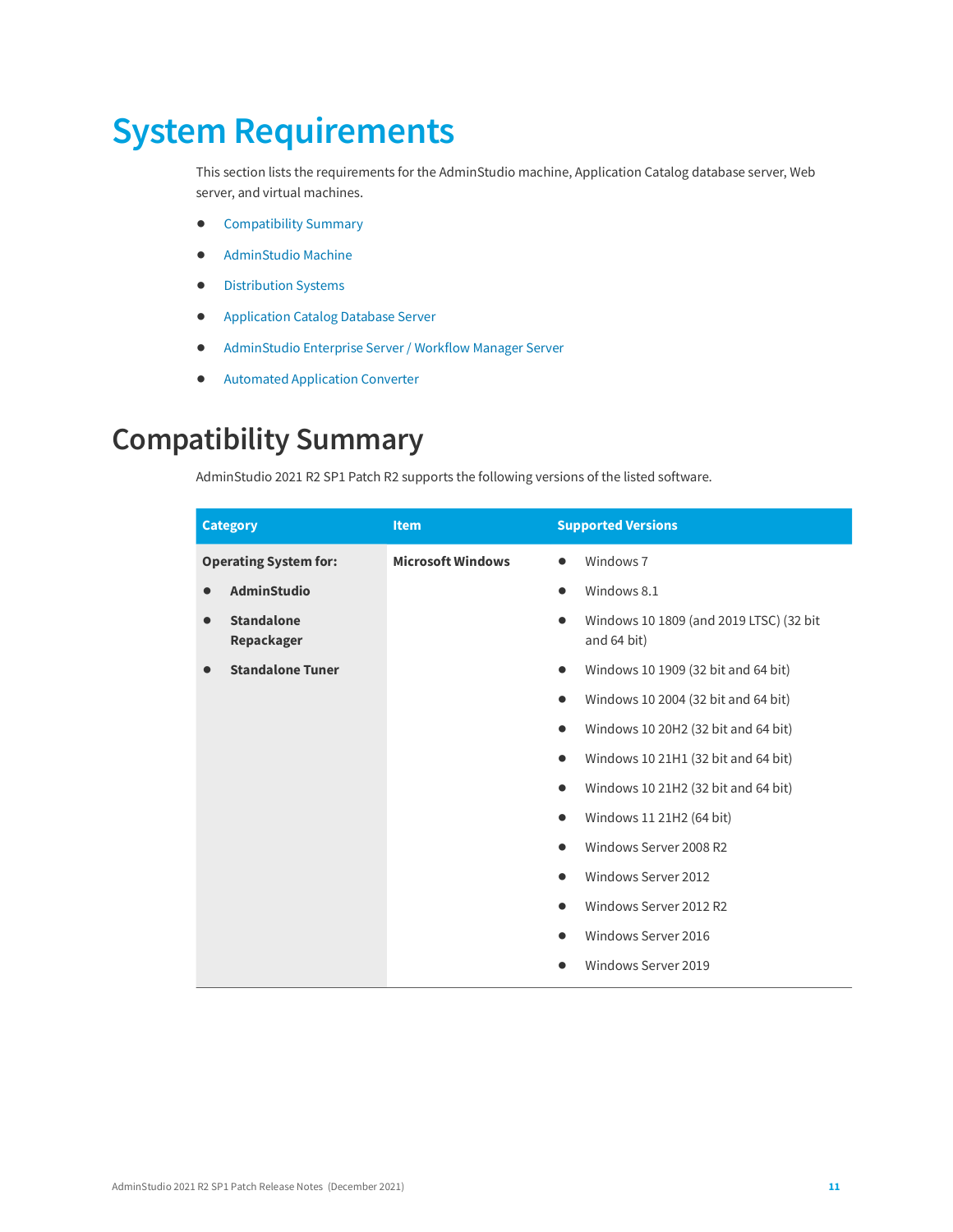| <b>Category</b>                                          | <b>Item</b>                                                                                  | <b>Supported Versions</b>                    |
|----------------------------------------------------------|----------------------------------------------------------------------------------------------|----------------------------------------------|
| <b>AdminStudio Web Server</b><br><b>Operating System</b> | <b>Microsoft Windows</b><br><b>Server</b>                                                    | Windows Server 2008 R2<br>$\bullet$          |
| (AdminStudio Enterprise                                  |                                                                                              | Windows Server 2012<br>$\bullet$             |
| Server, AdminStudio                                      |                                                                                              | Windows Server 2012 R2<br>$\bullet$          |
| <b>Inventory and</b><br><b>Rationalization, Workflow</b> |                                                                                              | Windows Server 2016<br>$\bullet$             |
| Manager)                                                 |                                                                                              | Windows Server 2019                          |
| <b>Application Catalog</b>                               | <b>Microsoft SQL Server</b>                                                                  | 2008 R2<br>$\bullet$                         |
| <b>Database</b>                                          |                                                                                              | 2012<br>$\bullet$                            |
|                                                          |                                                                                              | 2016<br>$\bullet$                            |
|                                                          |                                                                                              | 2017                                         |
|                                                          |                                                                                              | 2019                                         |
| <b>Flexera Software Product</b><br><b>Integration</b>    | <b>FlexNet Manager</b><br><b>Platform / FlexNet</b><br><b>Manager Suite</b><br>(On Premises) | 9.2 SP1 or later                             |
|                                                          | <b>FlexNet Manager Suite</b><br>(Cloud)                                                      | 2014 or later                                |
|                                                          | <b>App Portal</b>                                                                            | 7.5.3 or later                               |
|                                                          | <b>Workflow Manager</b>                                                                      | 2015 or later                                |
|                                                          | <b>Flexera Service</b><br>Gateway                                                            | 1.0 or later                                 |
| <b>Virtual Machines for</b><br><b>Virtualization</b>     | <b>VMware Workstation</b>                                                                    | 6.5 or later                                 |
|                                                          | VMware ESXi                                                                                  | VMware ESX/ESXi Server, Version 5.5 or later |
|                                                          | <b>VMware vSphere</b>                                                                        | 5.5                                          |
|                                                          | Microsoft Hyper-V<br><b>Server</b>                                                           | 2008 R2 or later                             |
| <b>Virtual Formats</b>                                   | App-V                                                                                        | App-V 4.5 through 5.1                        |
|                                                          | <b>VMware ThinApp</b>                                                                        | 4.x and 5x                                   |
| <b>Microsoft App-V Sequencer</b>                         | <b>App-V Sequencer</b>                                                                       | 5.1                                          |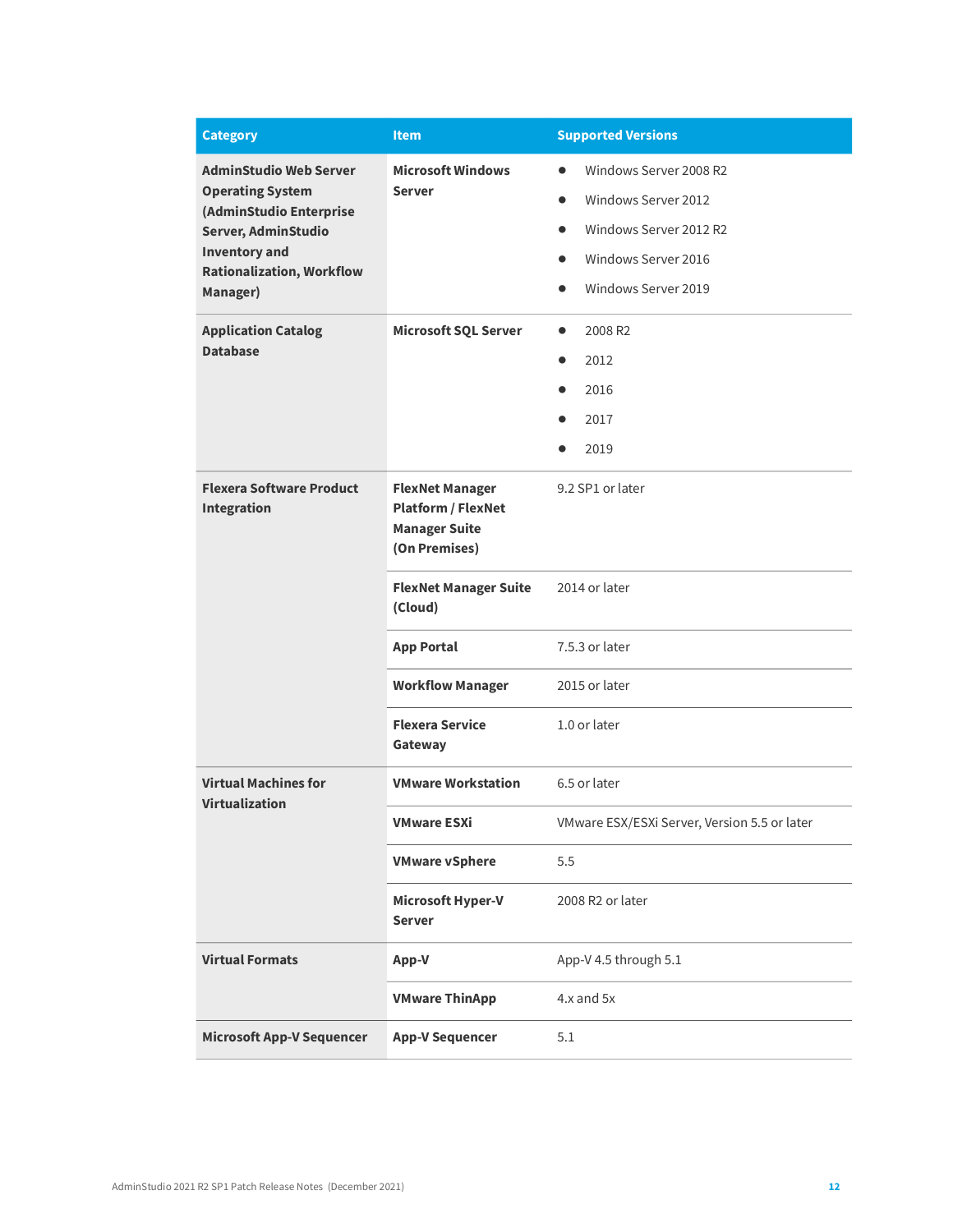| <b>Category</b>                               | <b>Item</b>                                                                                        | <b>Supported Versions</b>                                                                                                            |
|-----------------------------------------------|----------------------------------------------------------------------------------------------------|--------------------------------------------------------------------------------------------------------------------------------------|
| <b>Desktop Distribution</b><br>(Applications) | <b>ConfigMgr (Formerly</b><br><b>Called as Software</b><br><b>Center Configuration</b><br>Manager) | 2007, 2012 R2, 2012 R2 SP1, ConfigMgr 2002,<br>ConfigMgr 2006, ConfigMgr 2010, ConfigMgr<br>2103, ConfigMgr 2107, and ConfigMgr 2111 |
|                                               | <b>Microsoft App-V Server</b>                                                                      | 5.1                                                                                                                                  |
|                                               | <b>Symantec Altiris Client</b><br><b>Management Suite</b>                                          | 7.5                                                                                                                                  |
|                                               | <b>Citrix XenApp Server</b>                                                                        | 6.5                                                                                                                                  |
| <b>Desktop Distribution</b><br>(Packages)     | <b>Novell ZENworks</b><br>Configuration<br><b>Management</b>                                       | 10 and 11                                                                                                                            |
|                                               | <b>LANDESK Management</b><br><b>Suite</b>                                                          | 9                                                                                                                                    |
|                                               | <b>ConfigMgr (Formerly</b><br><b>Called as Software</b><br><b>Center Configuration</b><br>Manager) | 2007, 2012 R2, 2012 R2 SP1, ConfigMgr 2002,<br>ConfigMgr 2006, ConfigMgr 2010, ConfigMgr<br>2103, ConfigMgr 2107, and ConfigMgr 2111 |
|                                               | <b>Altiris Notification</b><br><b>Server</b>                                                       | 6.5                                                                                                                                  |
|                                               | <b>Marimba NCP</b>                                                                                 | 4.7.2                                                                                                                                |
| <b>Mobile Distribution</b>                    | <b>AirWatch Server</b>                                                                             | 6.5                                                                                                                                  |
|                                               | <b>Microsoft App-V Server</b>                                                                      | 5.1                                                                                                                                  |
|                                               | <b>ConfigMgr (Formerly</b><br><b>Called as Software</b><br><b>Center Configuration</b><br>Manager) | 2012 R2, 2012 R2 SP1, ConfigMgr 2002, ConfigMgr<br>2006, ConfigMgr 2010, ConfigMgr 2103,<br>ConfigMgr 2107, and ConfigMgr 2111       |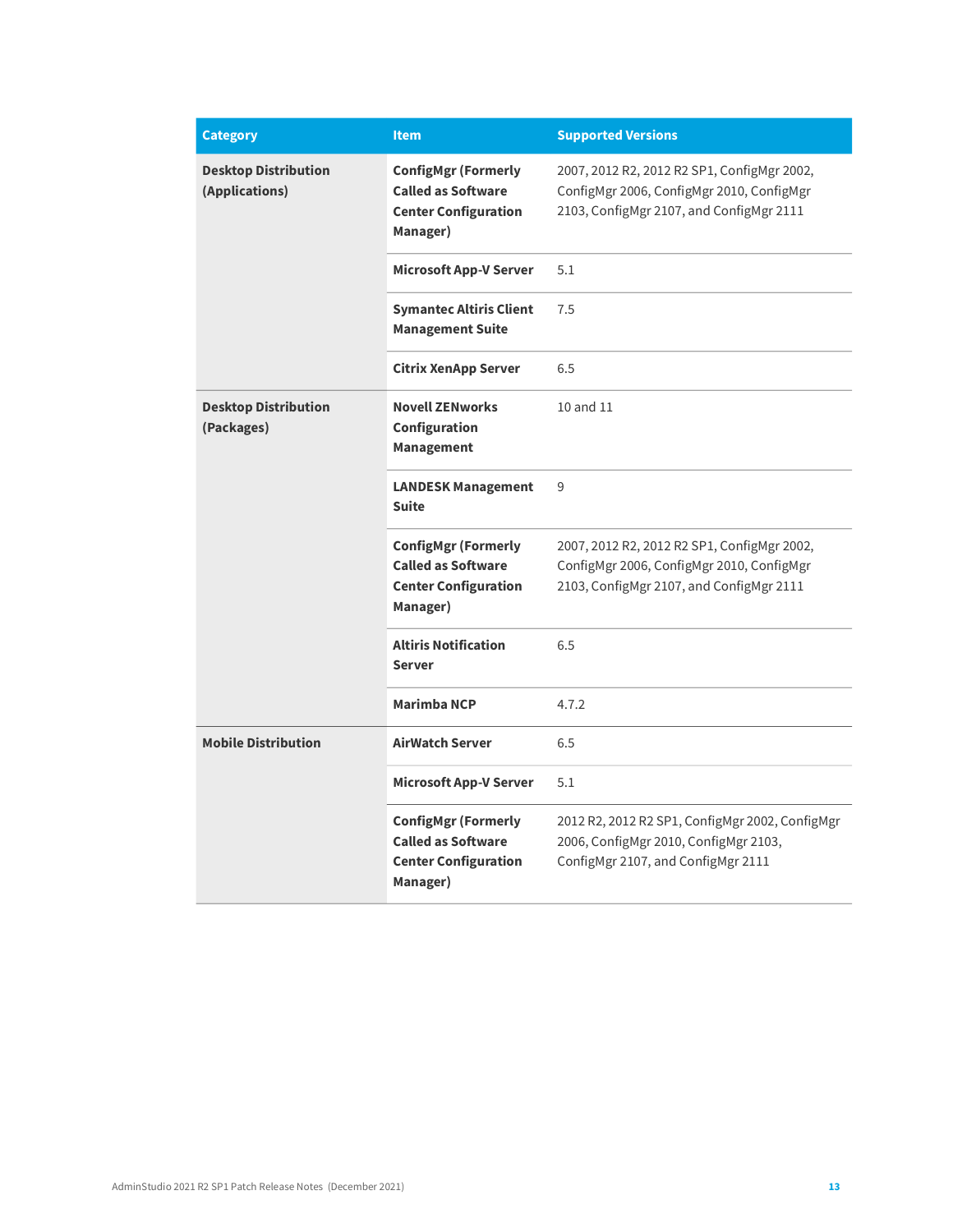| <b>Category</b>                        | Item                  | <b>Supported Versions</b>                                |  |
|----------------------------------------|-----------------------|----------------------------------------------------------|--|
| <b>Desktop Operating Systems</b>       | <b>Windows</b>        | 7 (32-bit and 64-bit)<br>$\bullet$                       |  |
| Supported for compatibility<br>testing |                       | 8.1 (32-bit and 64-bit)<br>$\bullet$                     |  |
|                                        |                       | 10 1809 (and 2019 LTSC) (32 bit and 64 bit)<br>$\bullet$ |  |
|                                        |                       | 10 1909 (32 bit and 64 bit)<br>$\bullet$                 |  |
|                                        |                       | 10 2004 (32 bit and 64 bit)<br>$\bullet$                 |  |
|                                        |                       | 10 20H2 (32 bit and 64 bit)<br>$\bullet$                 |  |
|                                        |                       | 10 21H1 (32 bit and 64 bit)<br>$\bullet$                 |  |
|                                        |                       | 10 21H2 (32 bit and 64 bit)<br>$\bullet$                 |  |
|                                        |                       | 11 21H2 (64 bit)<br>$\bullet$                            |  |
|                                        | <b>Windows Server</b> | 2008 R2<br>$\bullet$                                     |  |
|                                        |                       | 2012                                                     |  |
|                                        |                       | 2016                                                     |  |
|                                        |                       | 2019                                                     |  |
|                                        | Mac OS                | 10.11 (El Capitan)<br>$\bullet$                          |  |
|                                        |                       | 10.12 (Sierra)<br>$\bullet$                              |  |
| <b>Mobile Operating Systems</b>        | Apple iOS             | 6 (32-bit)<br>$\bullet$                                  |  |
| Supported for compatibility<br>testing |                       | 7 (32-bit and 64-bit)                                    |  |
|                                        |                       | 8 (32-bit and 64-bit)<br>$\bullet$                       |  |
|                                        |                       | 9 (32-bit and 64-bit)<br>$\bullet$                       |  |
|                                        |                       | 10 (32-bit and 64-bit)<br>$\bullet$                      |  |
|                                        |                       | 11 (64-bit)                                              |  |
|                                        | <b>Google Android</b> | 4.1 Jelly Bean                                           |  |
|                                        |                       | 4.2 Jelly Bean                                           |  |
|                                        |                       | 4.3 Jelly Bean                                           |  |
|                                        |                       | 4.4 KitKat                                               |  |
|                                        |                       | 5.0 Lollipop                                             |  |
|                                        |                       | 6.0 Marshmallow<br>$\bullet$                             |  |
|                                        |                       | 7.0 Nougat                                               |  |
|                                        | <b>Windows Phone</b>  | $8.1\,$                                                  |  |
|                                        |                       | 10                                                       |  |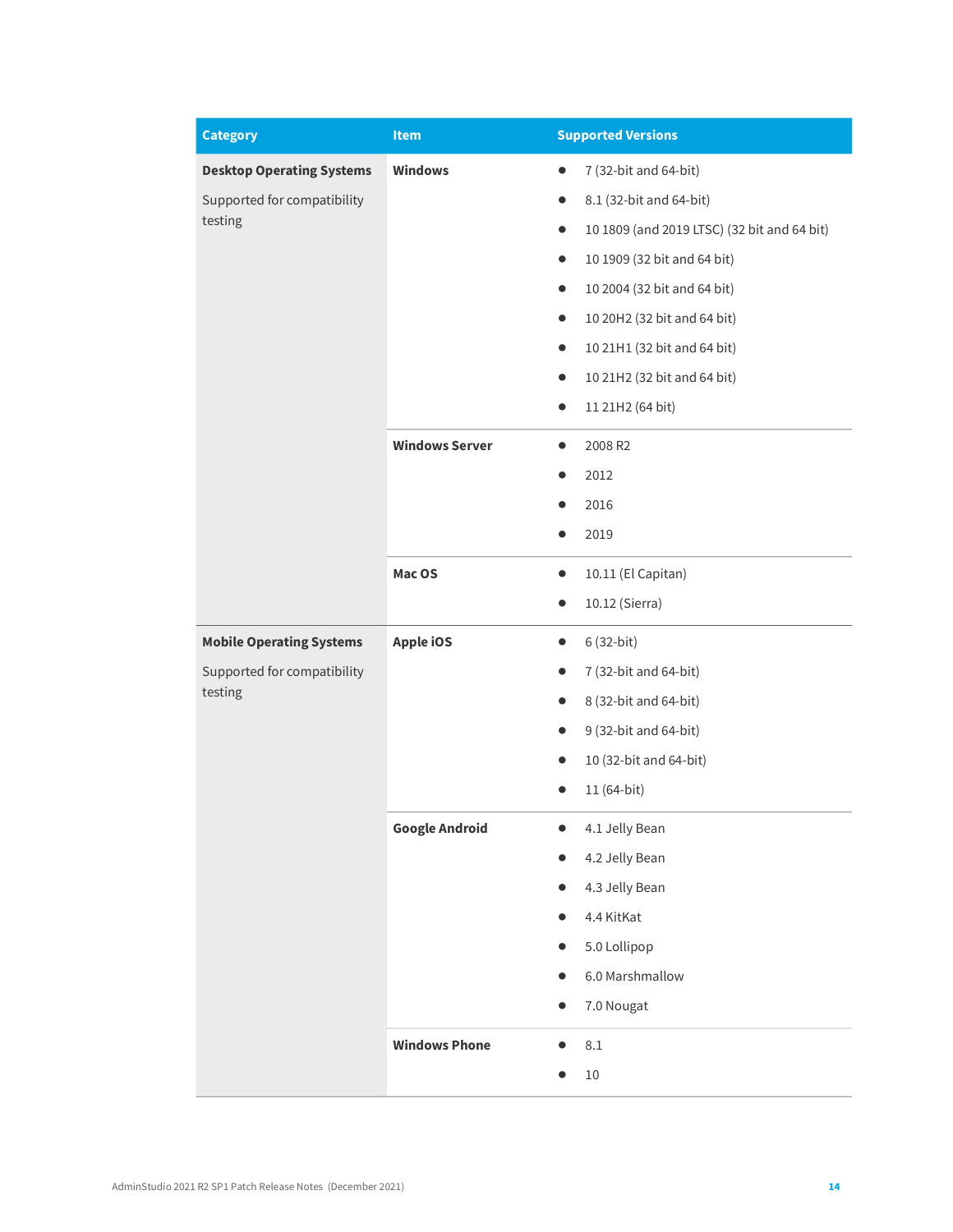| <b>Category</b>                                                                                                                                           | <b>Item</b>                                  | <b>Supported Versions</b>                |
|-----------------------------------------------------------------------------------------------------------------------------------------------------------|----------------------------------------------|------------------------------------------|
| <b>Internet Browsers</b><br>Supported for browser<br>compatibility testing                                                                                | <b>Microsoft Internet</b><br><b>Explorer</b> | 11                                       |
|                                                                                                                                                           | <b>Microsoft Edge</b>                        | Current version                          |
| <b>Internet Browsers</b><br>For viewing AdminStudio<br>Enterprise Server,<br>AdminStudio Inventory and<br>Rationalization, and<br><b>Workflow Manager</b> | <b>Mozilla Firefox</b>                       | Firefox for Windows 25.0 or later        |
|                                                                                                                                                           | <b>Google Chrome</b>                         | Chrome for Windows 33.0 or later         |
|                                                                                                                                                           | <b>Microsoft Internet</b><br><b>Explorer</b> | Microsoft Internet Explorer 9.0 or later |
|                                                                                                                                                           | <b>Microsoft Edge</b>                        | Current version                          |
|                                                                                                                                                           | <b>Apple Safari</b>                          | Safari for Mac OS X and iOS              |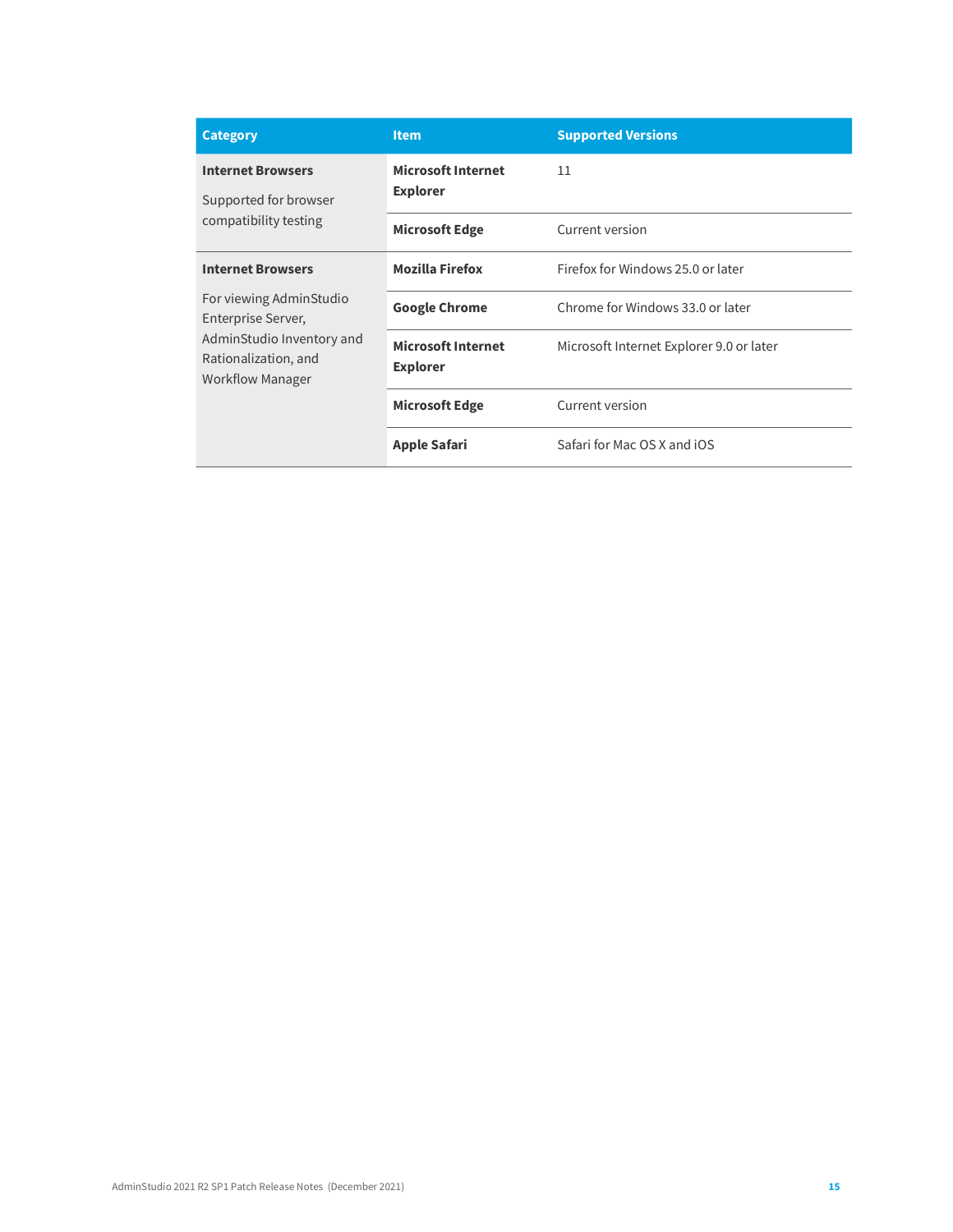| <b>Category</b>                  | <b>Item</b>                                                           | <b>Supported Versions</b>                           |  |
|----------------------------------|-----------------------------------------------------------------------|-----------------------------------------------------|--|
| <b>Mobile Devices</b>            | <b>Apple iOS Devices</b>                                              | iPad WiFi                                           |  |
|                                  |                                                                       | iPad 2 3G and iPad 2 WiFi<br>$\bullet$              |  |
|                                  |                                                                       | iPad Third Gen and iPad Third Gen 4G<br>$\bullet$   |  |
|                                  |                                                                       | IPad Fourth Gen and iPad Fourth Gen 4G<br>$\bullet$ |  |
|                                  |                                                                       | iPad Fifth Gen and iPad Fifth Gen 4G                |  |
|                                  |                                                                       | iPad Sixth Gen and iPad Sixth Gen LTE<br>$\bullet$  |  |
|                                  |                                                                       | iPad Pro 9.7, 9.7 LTE<br>$\bullet$                  |  |
|                                  |                                                                       | iPad Pro 12.9, 12.9 LTE<br>$\bullet$                |  |
|                                  |                                                                       | iPad Mini<br>$\bullet$                              |  |
|                                  |                                                                       | iPad Mini 3 and iPad Mini 3LTE                      |  |
|                                  |                                                                       | iPad Mini 4G                                        |  |
|                                  |                                                                       | iPad Mini 4 and 4LTE<br>$\bullet$                   |  |
|                                  |                                                                       | iPad Mini Retina and iPad Mini Retina 4G            |  |
|                                  |                                                                       | iPhone 4S<br>$\bullet$                              |  |
|                                  |                                                                       | iPhone 5, iPhone 5c, and iPhone 5s<br>$\bullet$     |  |
|                                  |                                                                       | iPhone 6 and iPhone 6 Plus                          |  |
|                                  |                                                                       | iPhone 6s and iPhone 6s Plus                        |  |
|                                  |                                                                       | iPhone SE<br>$\bullet$                              |  |
|                                  | <b>Google Android Devices</b>                                         | Samsung Galaxy Grand 2<br>$\bullet$                 |  |
|                                  |                                                                       | Google Nexus 5, 5X, 6, 6P, 9<br>$\bullet$           |  |
|                                  |                                                                       | Samsung Galaxy Note 2, 3, 4, 5, 6, 7<br>●           |  |
|                                  |                                                                       | Samsung Galaxy Note Pro                             |  |
|                                  |                                                                       | Samsung Galaxy S4, S5, S7                           |  |
|                                  |                                                                       | Samsung Galaxy Tab S2, 3                            |  |
|                                  | <b>Windows Phone Devices</b>                                          | Microsoft Lumia535<br>$\bullet$                     |  |
|                                  |                                                                       | Microsoft Lumia 930<br>$\bullet$                    |  |
|                                  |                                                                       | Microsoft SurfacePro 3<br>$\bullet$                 |  |
| <b>API</b>                       | <b>PowerShell</b>                                                     | 4.x                                                 |  |
| <b>Application Compatibility</b> | <b>Microsoft Application</b><br><b>Compatibility Toolkit</b><br>(ACT) | 5.6                                                 |  |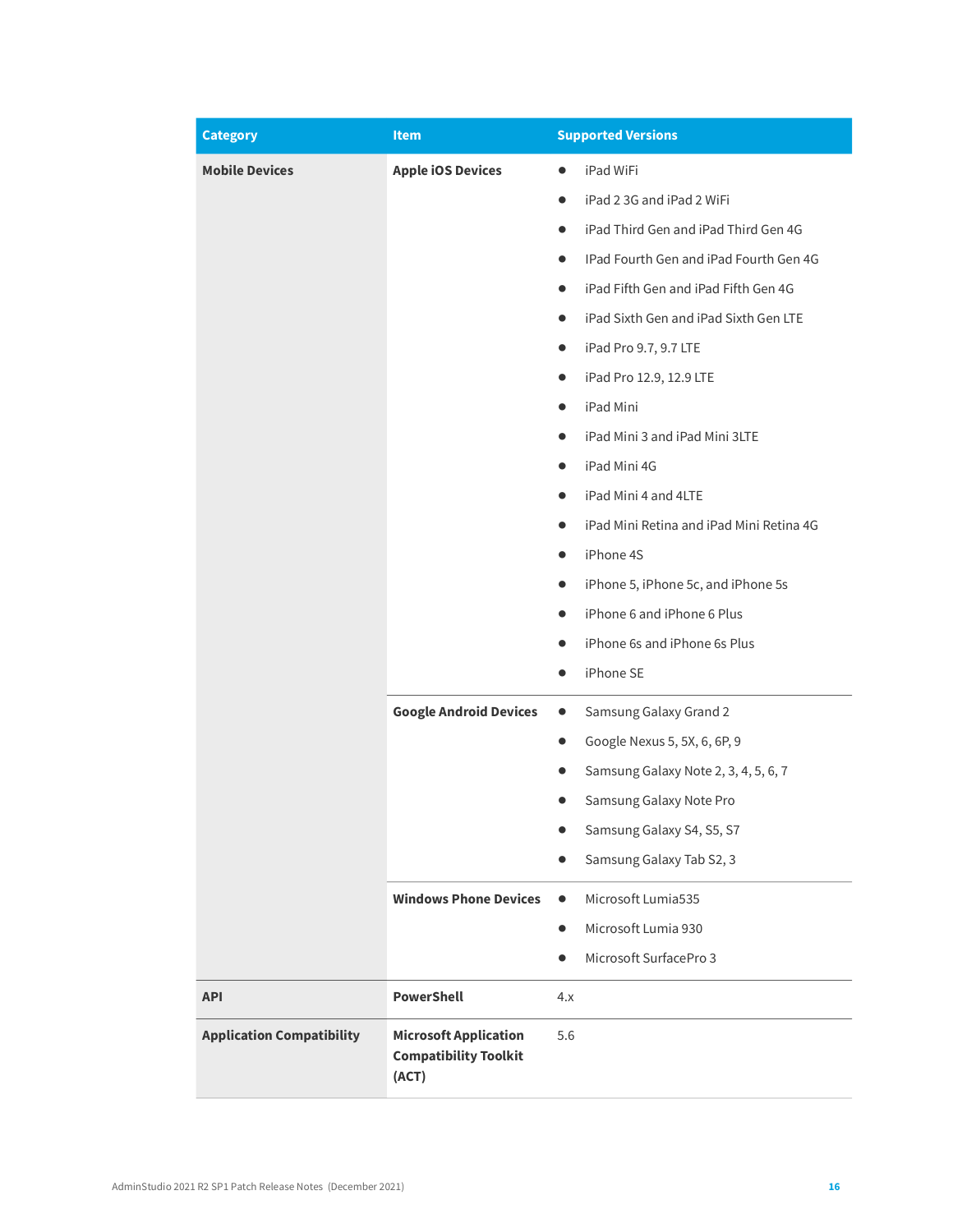# <span id="page-16-0"></span>**AdminStudio Machine**

The following table lists the recommended system configuration for a machine running AdminStudio.

| <b>Item</b>      | <b>Description</b>                                                                                                                                                                                                                                                    |
|------------------|-----------------------------------------------------------------------------------------------------------------------------------------------------------------------------------------------------------------------------------------------------------------------|
| <b>Processor</b> | 32-bit or 64-bit processor at 2 GHz or greater                                                                                                                                                                                                                        |
|                  |                                                                                                                                                                                                                                                                       |
|                  | <b>Note</b> • All of the AdminStudio tools run on 64-bit Windows operating systems. To<br>repackage 64-bit applications or create 64-bit App-V packages, install<br>AdminStudio on a 64-bit Windows operating system. It should be minimum of<br>dual core processor. |
| <b>RAM</b>       | 8 GB                                                                                                                                                                                                                                                                  |
| <b>Hard Disk</b> | 4 GB of free space                                                                                                                                                                                                                                                    |
| <b>Display</b>   | Designed for XGA at 1024 x 768 resolution or higher                                                                                                                                                                                                                   |
|                  |                                                                                                                                                                                                                                                                       |
|                  | <b>Note</b> • For the best user experience, a monitor resolution of 1920 x 1080 or<br>greater is recommended.                                                                                                                                                         |
| <b>MSXML</b>     | MSXML 6.0                                                                                                                                                                                                                                                             |
|                  |                                                                                                                                                                                                                                                                       |
|                  | Note • MSXML is installed by the AdminStudio installer.                                                                                                                                                                                                               |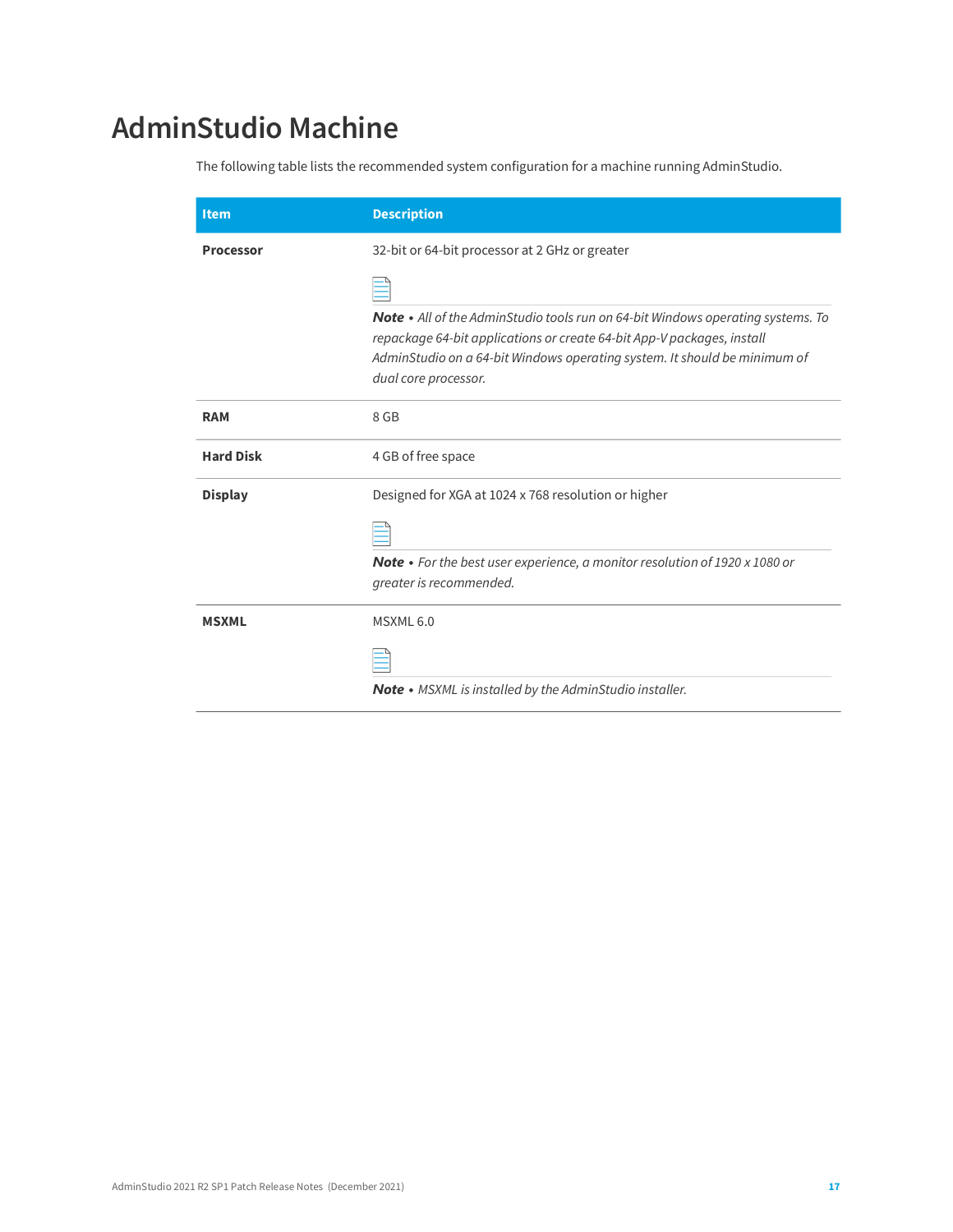| <b>Item</b>              | <b>Description</b>                                                                                                                                                                                                                  |
|--------------------------|-------------------------------------------------------------------------------------------------------------------------------------------------------------------------------------------------------------------------------------|
| <b>Operating Systems</b> | Windows <sub>7</sub>                                                                                                                                                                                                                |
|                          | Windows 8 and Windows 8.1                                                                                                                                                                                                           |
|                          | Windows 10                                                                                                                                                                                                                          |
|                          | Windows 11                                                                                                                                                                                                                          |
|                          | Windows Server 2008 R2                                                                                                                                                                                                              |
|                          | Windows Server 2012, Windows Server 2012 R2, Windows Server 2016                                                                                                                                                                    |
|                          | Windows Server 2019                                                                                                                                                                                                                 |
|                          | Windows Server 2022                                                                                                                                                                                                                 |
|                          |                                                                                                                                                                                                                                     |
|                          | Note • Support for Windows Vista was removed due to a modification made by<br>Microsoft. For more information, see the following articles:                                                                                          |
|                          | An ADO application does not run on down-level operating systems after you<br>recompile it on a computer that is running Windows 7 SP 1 or Windows Server<br>2008 R2 SP 1 or that has KB983246 installed [Microsoft Article 2517589] |
|                          | A Better Solution for the Windows 7 SP1 ADO GUID Changes                                                                                                                                                                            |
| <b>Browser</b>           | Microsoft Internet Explorer 7.0 or later                                                                                                                                                                                            |
| <b>Privileges</b>        | Administrative privileges on the system                                                                                                                                                                                             |
| <b>Whitelist URL</b>     | The following URL is used to download packages from the package feed.                                                                                                                                                               |
|                          | https://dl.csi7.secunia.com                                                                                                                                                                                                         |

## <span id="page-17-0"></span>**Distribution Systems**

AdminStudio supports distribution of both applications and packages.

#### **Application Distribution**

AdminStudio supports the following distribution systems for the distribution of applications.

| <b>Distribution System</b>                                                               | <b>Support Version(s)</b>                                        |
|------------------------------------------------------------------------------------------|------------------------------------------------------------------|
| <b>ConfigMgr (Formerly Called as</b><br><b>Software Center Configuration</b><br>Manager) | 2007, 2012 R2, 2012 R2 SP1, ConfigMgr 2010, 2103, 2107, and 2111 |
| <b>Symantec Altiris Client</b><br><b>Management Suite</b>                                | 7.5                                                              |
| <b>JAMF Casper Suite Server</b>                                                          | 9.9                                                              |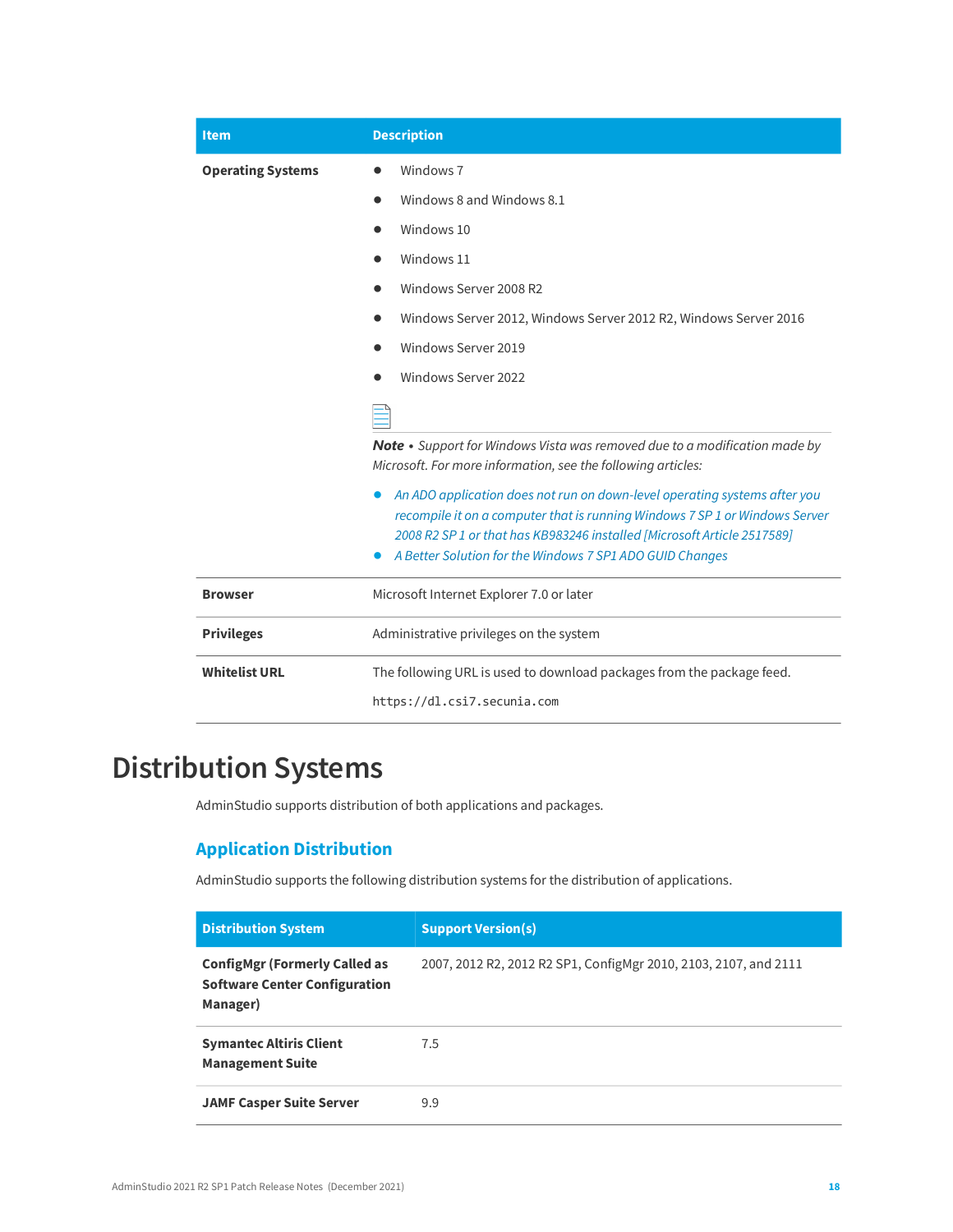| <b>Distribution System</b>         | <b>Support Version(s)</b>                                                                                                                                                                                                                                                     |
|------------------------------------|-------------------------------------------------------------------------------------------------------------------------------------------------------------------------------------------------------------------------------------------------------------------------------|
| Citrix XenApp Server               | 6.5                                                                                                                                                                                                                                                                           |
| <b>VMware Workspace ONE Server</b> | 6.5                                                                                                                                                                                                                                                                           |
| <b>Microsoft App-V Server</b>      | 5.1                                                                                                                                                                                                                                                                           |
|                                    |                                                                                                                                                                                                                                                                               |
|                                    | <b>Note</b> • In order for you to distribute packages to a Microsoft App-V<br>Server, the WinRM service must be running, and the App-V Server must be<br>in the list of trusted hosts. Both of these can be accomplished from<br>PowerShell by running the following command: |
|                                    | set-item wsman:\localhost\Client\TrustedHosts -value<br><machine name=""></machine>                                                                                                                                                                                           |
| <b>Microsoft Intune Server</b>     | 2108                                                                                                                                                                                                                                                                          |

#### **Package Distribution**

AdminStudio supports the following distribution systems for the distribution of packages using the Legacy Distribution Wizard.

| <b>Distribution System</b>                                                            | <b>Supported Versions</b>                          |
|---------------------------------------------------------------------------------------|----------------------------------------------------|
| <b>Altiris Notification Server</b>                                                    | Version 6.5                                        |
|                                                                                       |                                                    |
|                                                                                       | <b>Note</b> • MSI format only.                     |
| <b>LANDESK Management Suite</b>                                                       | Version 9                                          |
|                                                                                       |                                                    |
|                                                                                       | <b>Note</b> • MSI format only.                     |
| <b>ConfigMgr (Formerly Called as Software</b><br><b>Center Configuration Manager)</b> | 2007, 2012 R2, 2012 R2 SP1, 2010, 2103, 2107, 2111 |

## <span id="page-18-0"></span>**Application Catalog Database Server**

The following table lists the recommended system configuration for a database server to store AdminStudio Application Catalog databases.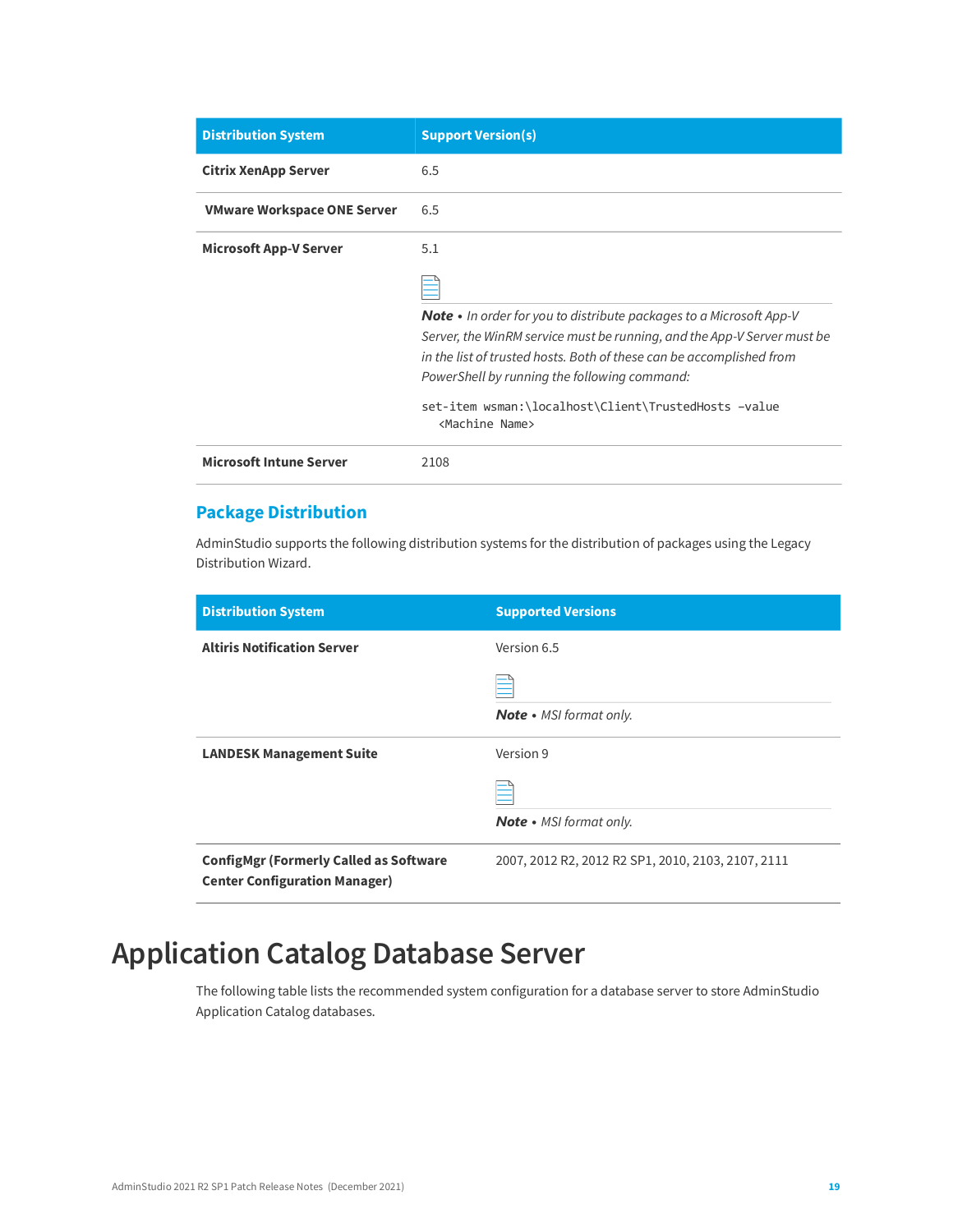*Note • While minimum requirements are listed below, the recommended system configuration for a database server is dependent upon the number of users and the number of packages that will be imported into the Application Catalog database.*

| <b>Item</b>              | <b>Description</b>                                                                                                                                                                                                                                |
|--------------------------|---------------------------------------------------------------------------------------------------------------------------------------------------------------------------------------------------------------------------------------------------|
| <b>Processor</b>         | 32-bit or 64-bit processor at 2 GHz or greater                                                                                                                                                                                                    |
| <b>RAM</b>               | 4 GB or greater (8 GB preferred)                                                                                                                                                                                                                  |
| <b>Hard Disk Space</b>   | 80 GB or greater                                                                                                                                                                                                                                  |
| <b>Operating System</b>  | Windows Server 2008 R2 or later (Windows Server 2012 or later preferred)                                                                                                                                                                          |
| <b>Database Software</b> | SQL Server 2008 R2 or later databases, including SQL Server 2012, SQL Server<br>2014, SQL Server 2016, SQL Server 2017, and SQL Server 2019.                                                                                                      |
|                          | <b>Dictionary sort order</b> —SQL Server must be installed with case-<br>insensitive dictionary sort order 52 on Code Page 1252 for non-Unicode<br>data. For more information, use the sp_helpsort T-SQL command, which<br>returns the following: |
|                          | Latin1-General, case-insensitive, accent-sensitive, kanatype-<br>insensitive, width-insensitive for Unicode Data, SQL Server<br>Sort Order 52 on Code Page 1252 for non-Unicode data                                                              |
|                          | Collation setting-SQL_Latin1_General_CP1_CI_AS is the required<br>collation setting for AdminStudio database server. It is the only supported<br>collation.                                                                                       |
|                          |                                                                                                                                                                                                                                                   |
|                          | Note • Before attempting to connect to an existing Microsoft SQL Server, open<br>SQL Server Configuration Manager and make sure that the following three<br>protocols are enabled:                                                                |
|                          | <b>Shared Memory</b><br><b>Named Pipes</b>                                                                                                                                                                                                        |

**•** *TCP/IP*

### <span id="page-19-0"></span>**AdminStudio Enterprise Server / Workflow Manager Server**

The following table lists the system requirements for the Web server that hosts the Workflow Manager Data Web service and the actual Workflow Manager Web site and/or AdminStudio Enterprise Server.

≘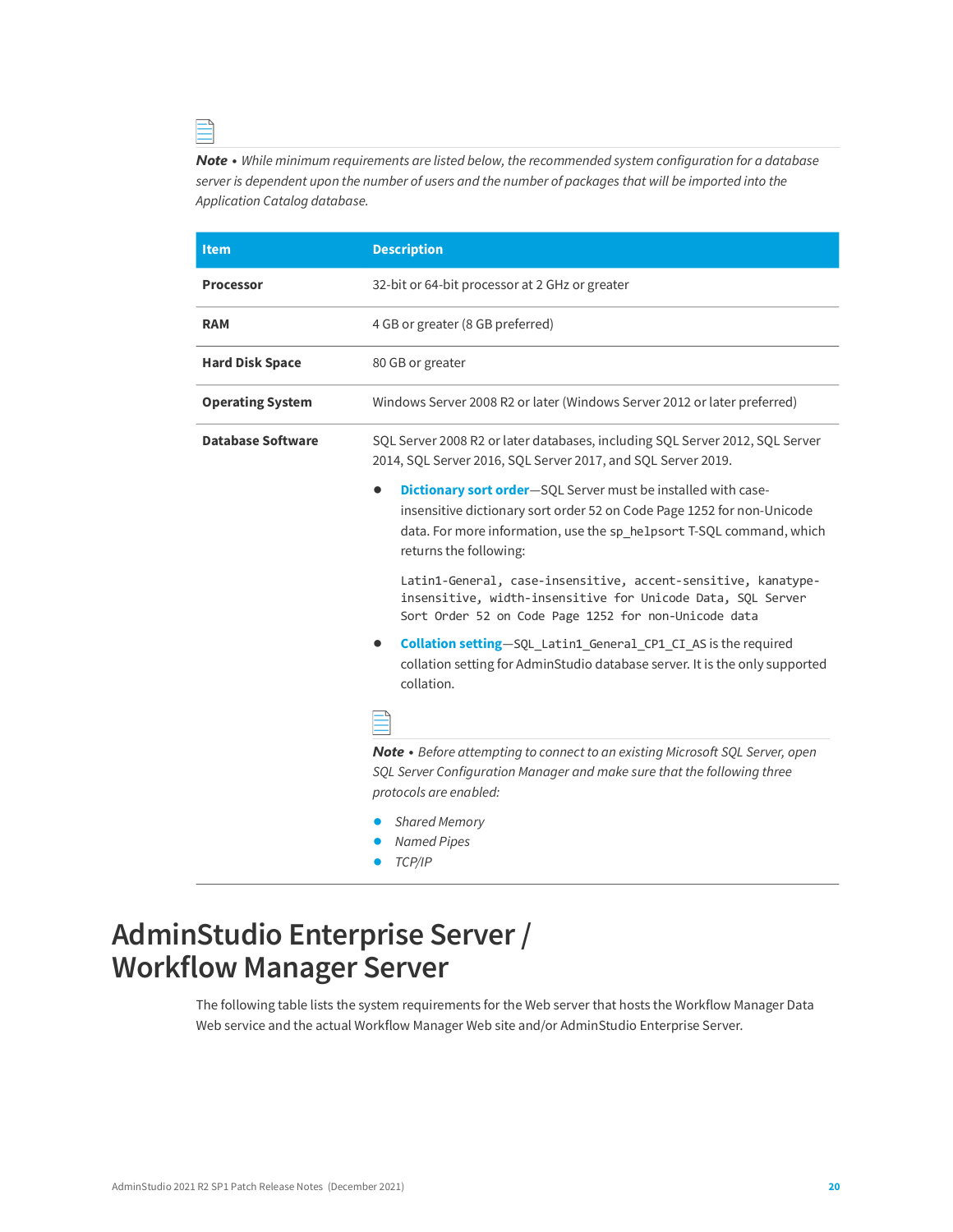*Note • While minimum requirements are listed below, the recommended system configuration for this web server is dependent upon the number of users.*

| <b>Item</b>             | <b>Description</b>                                                                                     |
|-------------------------|--------------------------------------------------------------------------------------------------------|
| <b>Processor</b>        | 32-bit or 64-bit processor at 2 GHz or greater                                                         |
|                         |                                                                                                        |
|                         | Note · AdminStudio Enterprise Server / Workflow Manager runs in 32-bit mode<br>on a 64-bit OS.         |
| <b>RAM</b>              | 4 GB or greater (8 GB preferred)                                                                       |
| <b>Hard Disk Space</b>  | 100 GB or greater                                                                                      |
| <b>Operating System</b> | Windows Server 2008 R2 or later / English base language (Windows Server 2012<br>or later preferred)    |
| <b>IIS</b>              | IIS 7.0 or later                                                                                       |
| .NET                    | .NET Framework 4.0                                                                                     |
| <b>MSXML</b>            | MSXML 6.0                                                                                              |
|                         |                                                                                                        |
|                         | <b>Note •</b> MSXML is installed by the AdminStudio Enterprise Server / Workflow<br>Manager installer. |

### <span id="page-20-0"></span>**Automated Application Converter**

This section lists the requirements for the virtual machines used by Automated Application Converter to perform repackaging. Also, the software requirements for specific virtual technologies are listed.

- **•** [Virtual Machine Requirements](#page-20-1)
- **•** [Virtual Technology Requirements](#page-25-0)

### <span id="page-20-1"></span>**Virtual Machine Requirements**



*Edition • Automated Application Converter is included with AdminStudio Application Virtualization.*

Automated Application Converter performs automated repackaging on virtual machines. This section lists the virtual machine platform and virtual machine image system requirements.

**•** [Supported Virtual Machine Platforms](#page-21-0)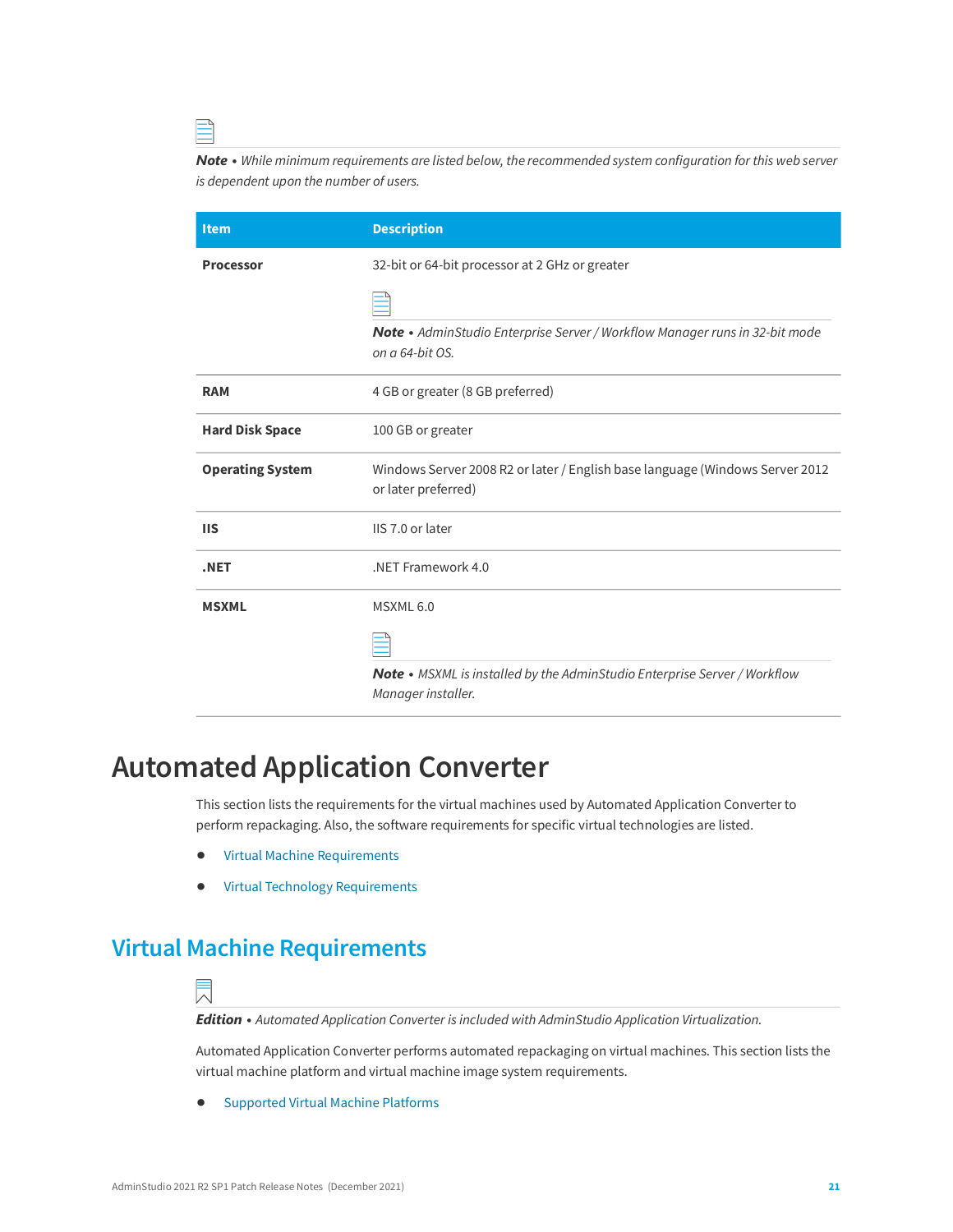- **•** [VMware Requirements](#page-21-1)
- **•** [Microsoft Hyper-V Server Requirements](#page-24-0)
- **•** [Virtual Machine Image Requirements](#page-24-1)

#### <span id="page-21-0"></span>**Supported Virtual Machine Platforms**

The Automated Application Converter supports automated repackaging on virtual machines from the following platforms:

- **•** VMware ESX/ESXi Server, Version 5.5 or later
- **•** VMware Workstation 6.5 or later
- **•** VMware vSphere 5.5
- **•** Microsoft Hyper-V Server 2008 R2 or later

#### <span id="page-21-1"></span>**VMware Requirements**

As described above, Automated Application Converter supports automated repackaging on VMware ESX/ESXi Server and VMware Workstation.

- **•** VMware REST API Requirement
- **•** VMware ESX/ESXi Server Permission Requirements
- **•** vSphere 5.5 Account Requirements

#### **VMware REST API Requirement**

In order for Automated Application Converter to perform automated repackaging, it needs to communicate with the virtualization technology that you are using. If you are using VMware virtualization technology (VMware ESX or ESXi Server or a local VMware Workstation), the VMware REST APIs needs to be enabled on the same machine as the Automated Application Converter.

*Note • When using VMware Workstation, it is recommended that you install VMware Workstation on the same machine as Automated Application Converter so that Automated Application Converter will use the version of the REST API that was designed for that specific version of VMware Workstation. Although it is likely that newer versions of the REST API will also work, it seems that the best approach is for Automated Application Converter to use the version of the REST API that was bundled with your version of VMware Workstation.*

#### **VMware ESX/ESXi Server Permission Requirements**

If you plan to use a VMware ESX/ESXi Server in conjunction with Automated Application Converter, make sure that the account that you use to log in to this server has the permissions/roles needed to automatically open a VM using VMware REST API. The account needs to either have an administrator role assigned or, at least, have the following three roles assigned:

- **•** All Privileges/Virtual Machine/State/Create Snapshot
- **•** All Privileges/Virtual Machine/State/Delete Snapshot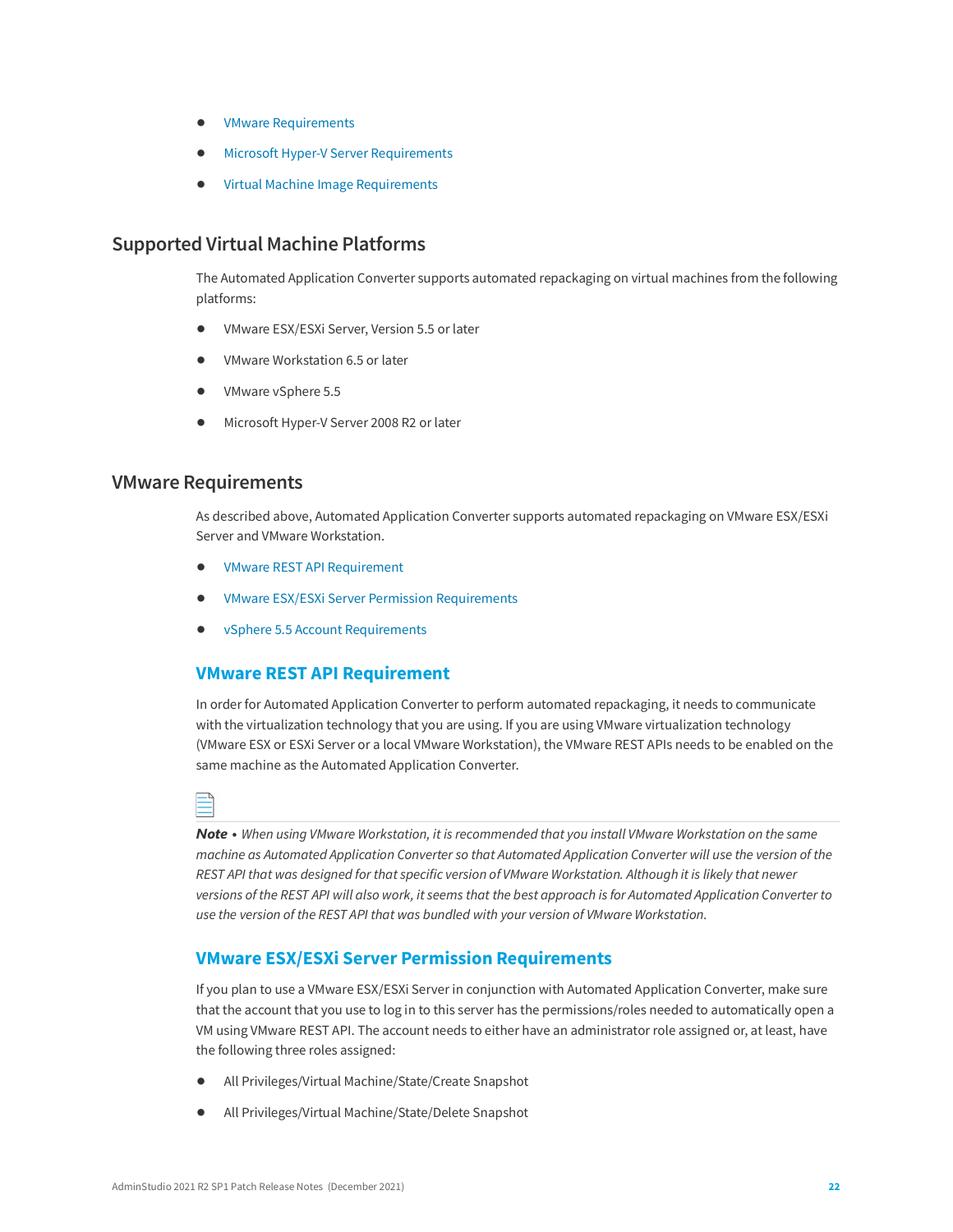**•** All Privileges/Virtual Machine/Interaction/Console Interaction

If the login account does not have these permissions/roles, Automated Application Converter will be unable to automatically boot up a virtual machine on that server.

#### **vSphere 5.5 Account Requirements**

In order to make Automated Application Converter (AAC) work with VMware virtual machines residing under vSphere 5.5, there are certain minimum permissions required for the vSphere user account. To assign these permissions to a vSphere user account, perform the following steps: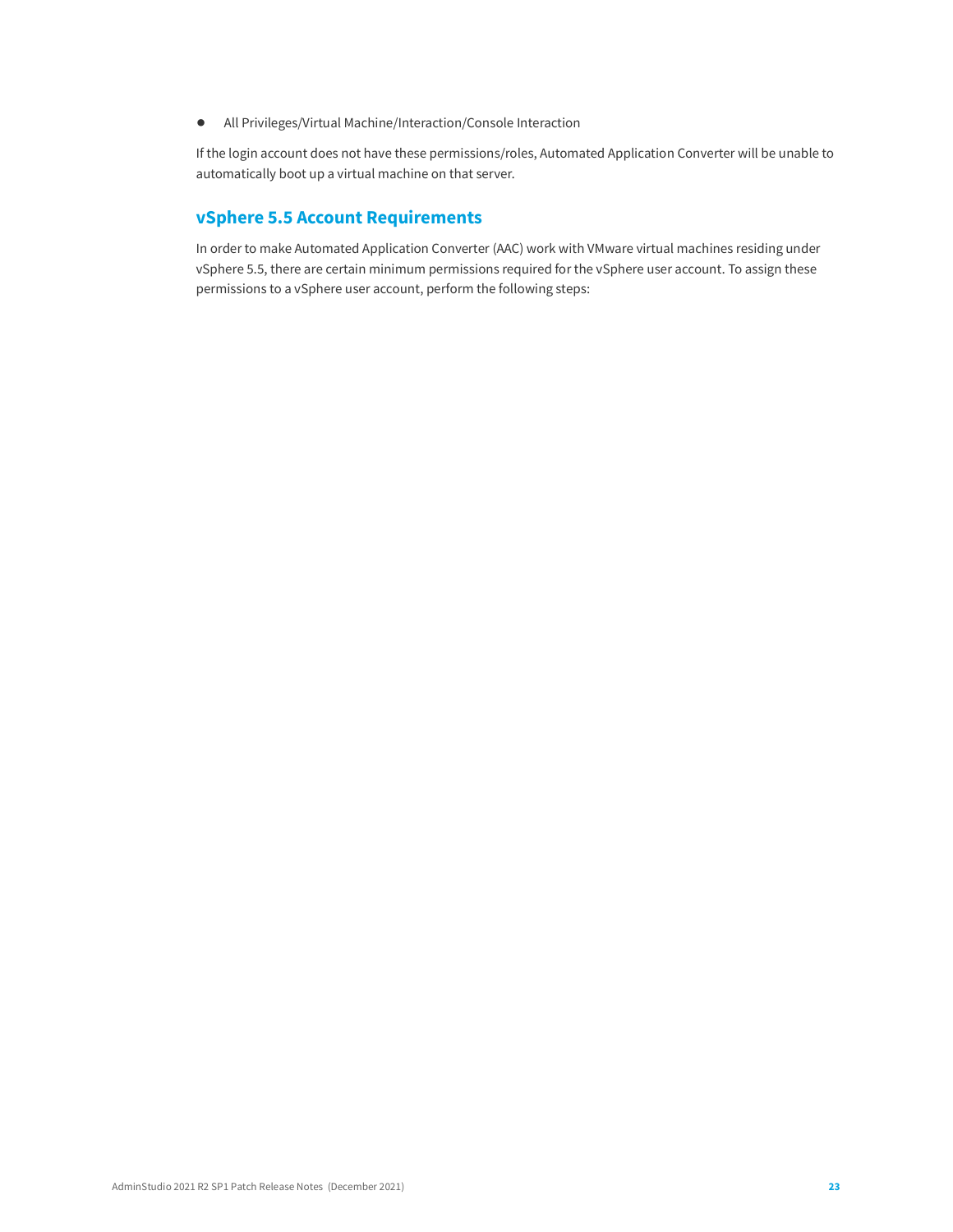#### *Task To configure a vSphere 5.5 account to be used with Automated Application Converter:*

**1.** In vSphere 5.5, open the **Assign Permissions** dialog box and assign a user the **Virtual machine power user (sample)** role, which consists of the following permissions:

| <b>Category</b>                      | <b>Permission</b>                                |                                     |
|--------------------------------------|--------------------------------------------------|-------------------------------------|
| <b>Datastore</b>                     | Browse datastore                                 |                                     |
| Global                               | Cancel task<br>$\bullet$                         |                                     |
| <b>Scheduled task</b>                | Create task<br>$\bullet$                         | Remove task<br>$\bullet$            |
|                                      | Modify task<br>$\bullet$                         | Run task                            |
| Virtual machine > Configuration      | Add existing disk<br>$\bullet$                   | Modify device settings<br>$\bullet$ |
|                                      | Add new disk                                     | Remove disk                         |
|                                      | Add or remove device                             | Rename                              |
|                                      | Advanced                                         | Reset guest information             |
|                                      | Change CPU count                                 | Settings                            |
|                                      | Change resource                                  | Upgrade virtual machine             |
|                                      | Disk lease                                       | compatibility                       |
|                                      | Memory                                           |                                     |
| Virtual machine > Interaction        | Answer question<br>$\bullet$                     | Power off<br>$\bullet$              |
|                                      | Configure CD media<br>$\bullet$                  | Power on                            |
|                                      | Configure floppy media                           | Reset                               |
|                                      | Console interaction                              | Suspend                             |
|                                      | Device connection                                | <b>VMware Tools install</b>         |
|                                      | Guest operating system<br>management by REST API |                                     |
| <b>Virtual machine &gt; Snapshot</b> | Create snapshot<br>$\bullet$                     | Rename snapshot                     |
| management                           | Remove snapshot                                  | Revert to snapshot                  |

**2.** Also give the user account read-only access to the rest of the server.

陰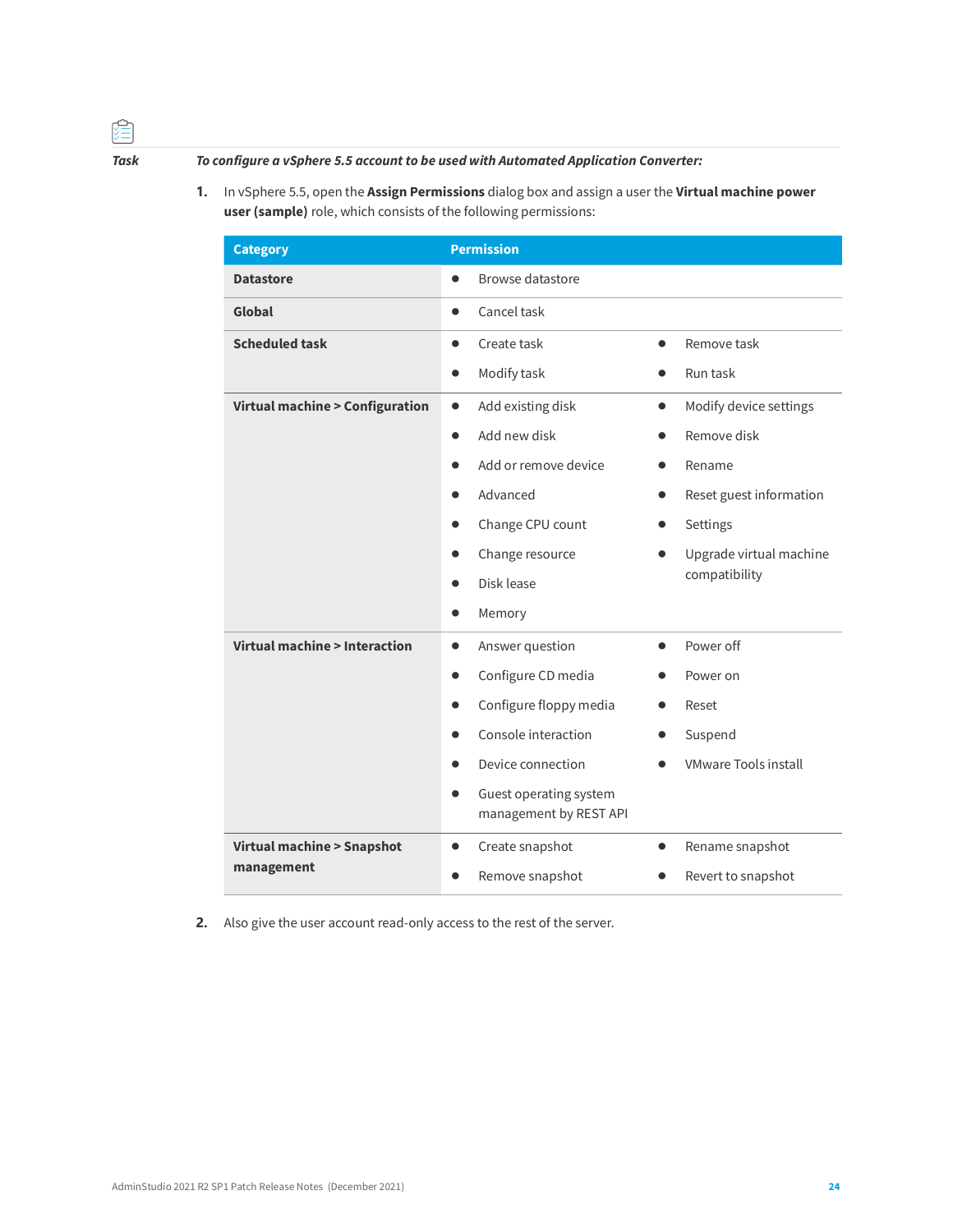#### <span id="page-24-0"></span>**Microsoft Hyper-V Server Requirements**

As described above, Automated Application Converter supports automated repackaging on Microsoft Hyper-V Server. When preparing a Hyper-V Server for use with Automated Application Converter, make sure that the following conditions are met:

- **• Configuration tools**—Verify that the Hyper-V configuration tools are installed on the Hyper-V server machine. These tools can be installed using the Microsoft Hyper-V Management Console.
- **• Connection**—Verify that you can successfully connect to the Hyper-V Server from the machine where AdminStudio Automated Application Converter is installed.
- **• Permissions**—Make sure that the Hyper-V Server user has the following permissions to perform operations on the Hyper-V machines:
	- **•** Permission to create/restore/delete VM snapshots
	- **•** Permission to start and stop virtual machines
	- **•** Permission to access console sessions
- **• Configuration settings**—Connecting to a WMI namespace on a remote computer running Windows Vista or Windows Server 2008 may require changes to configuration settings. Check the following configuration settings on the AdminStudio machine as well as on the Hyper-V Server machine:
	- **•** Windows Firewall Settings
	- **•** User Account Control (UAC) Settings
	- **•** DCOM Settings
	- **•** Common Information Model Object Manager (CIMOM) Settings

For detailed information, see [Connecting to WMI Remotely](http://msdn.microsoft.com/en-us/library/aa822854(VS.85).aspx) at:

[http://msdn.microsoft.com/en-us/library/aa822854\(VS.85\).aspx](http://msdn.microsoft.com/en-us/library/aa822854(VS.85).aspx)

#### <span id="page-24-1"></span>**Virtual Machine Image Requirements**

Automated Application Converter uses virtual machines to perform automated repackaging. These virtual machines have the following requirements:

#### **Virtual Machine System Requirements**

When creating a virtual machine image that will be hosted on one of the virtual machine platforms listed above, the recommended minimum requirements should meet those required by the applications you are trying to repackage. Since you repackage on the target deployment platform, the virtual machine image should closely resemble the target deployment environment.

#### **Preparing Your Virtual Machines for Use With the Automated Application Converter**

You need to prepare each virtual machine that you are going to use with the Automated Application Converter to perform automated repackaging by running the Virtual Machine Preparation setup and by creating a snapshot. For instructions, see [Preparing Your Virtual Machines for Use With the Automated Application](http://helpnet.flexerasoftware.com/adminstudio2016sp2/adminstudio_CSH.htm#ashelplibrary/Vam_PrepareVirtualMachines.htm)  [Converter.](http://helpnet.flexerasoftware.com/adminstudio2016sp2/adminstudio_CSH.htm#ashelplibrary/Vam_PrepareVirtualMachines.htm)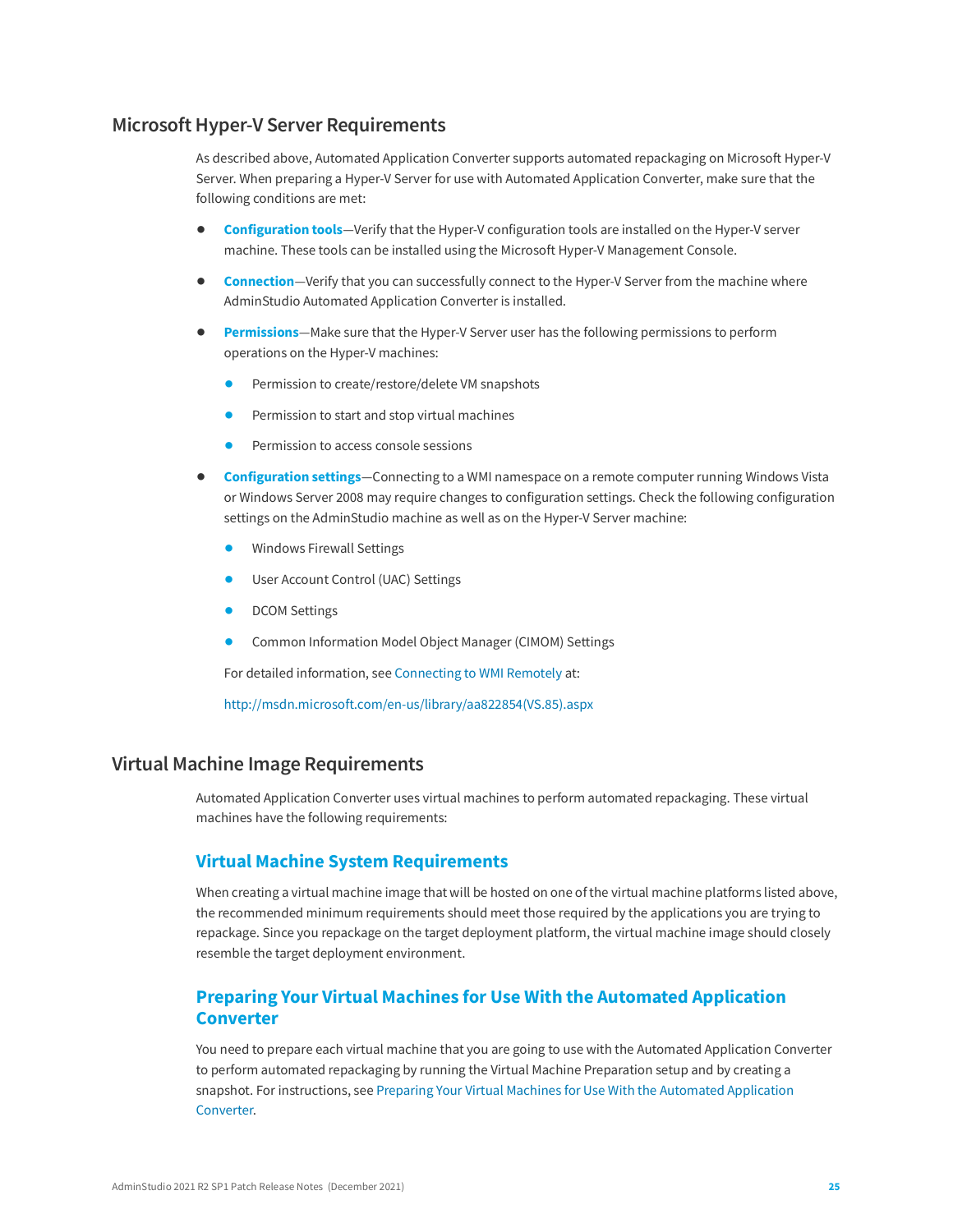### <span id="page-25-0"></span>**Virtual Technology Requirements**

In order to convert to some virtual formats, there are some software requirements:

| <b>Virtual Format</b> | <b>Requirement</b>                                                                                                                                                                                                                                                                 |
|-----------------------|------------------------------------------------------------------------------------------------------------------------------------------------------------------------------------------------------------------------------------------------------------------------------------|
| App-V 5.1             | <b>Conversion-To</b> convert a package to App-V 5.1 format using Automated<br>Application Converter's App-V 5.x with Sequencer method, the Microsoft<br>Application Virtualization 5.1 Sequencer must be installed on the virtual<br>machine where the conversion will take place. |
|                       | <b>Upgrade</b> —To upgrade an imported App-V 4.x package to App-V 5.1 format<br>directly from Application Manager using the <b>App-V Upgrade Wizard</b> , the<br>Microsoft Application Virtualization 5.1 Sequencer must be installed on the<br>same machine as AdminStudio.       |
|                       | <b>Testing</b> —To test an App-V package using Automated Application Converter,<br>the Microsoft Application Virtualization 5.1 Client must be installed on the<br>same machine as AdminStudio.                                                                                    |
| <b>VMware ThinApp</b> | To convert a package to VMware ThinApp format, VMware ThinApp must be<br>installed on the same machine as AdminStudio, and all license agreements must<br>have been accepted.                                                                                                      |

# <span id="page-25-1"></span>**Downloading AdminStudio Installers**

You can download the installers for AdminStudio, AdminStudio Service Packs, Standalone Repackager, Standalone Quality Monitor, and the FlexNet Licensing Server from the **Flexera Software Product and License Center**:

<https://flexerasoftware.flexnetoperations.com>

For information on using the Flexera Software Product and License Center, see the **Download and Licensing Instructions for AdminStudio**:

<https://docs.flexera.com/plc/en/adminstudio.htm>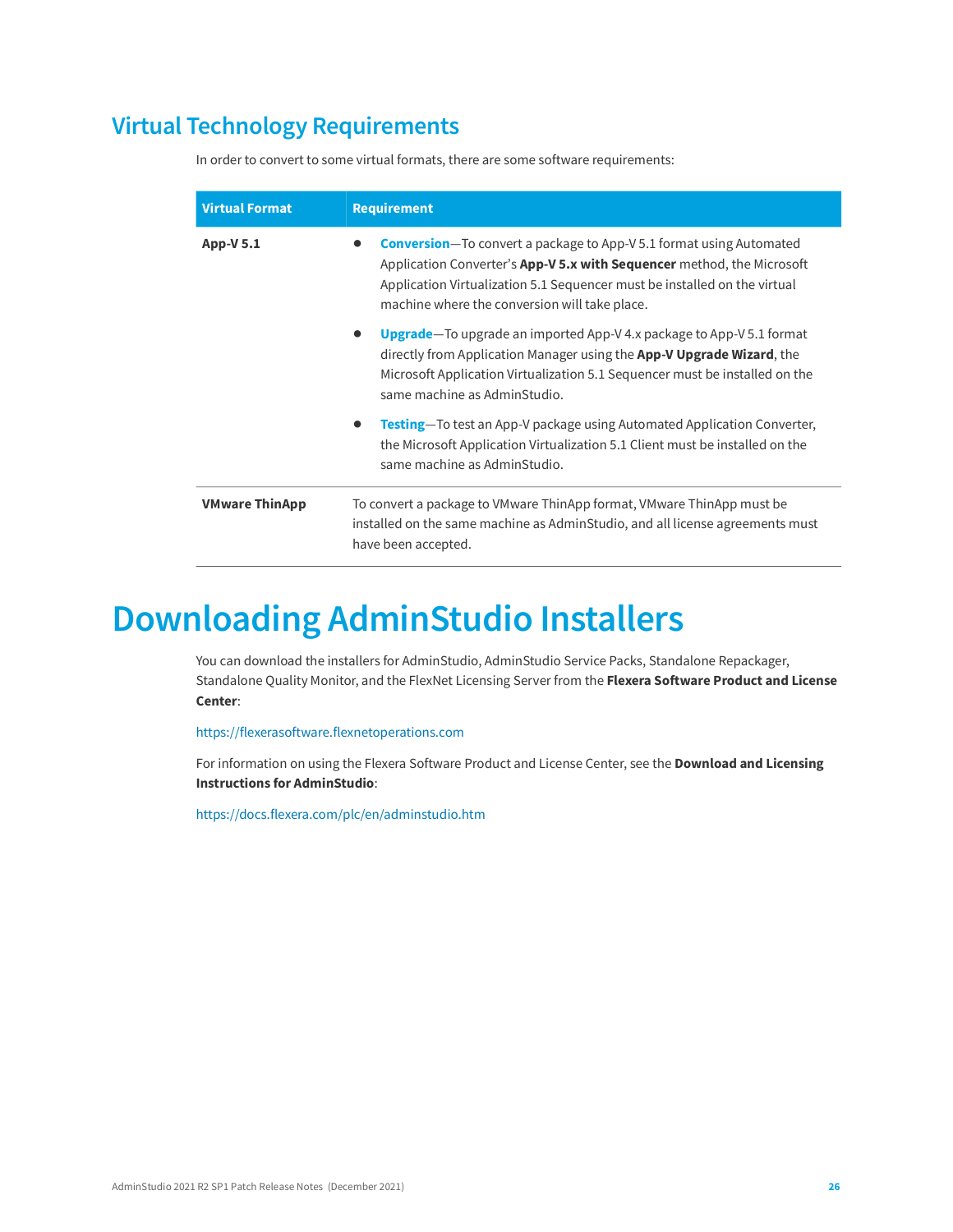# <span id="page-26-0"></span>**AdminStudio 2021 R2 SP1 Patch Evaluation Restrictions**

When you run AdminStudio in trial/evaluation mode, all of the features in the AdminStudio Enterprise Edition tools are fully available, with the following restrictions:

- **• Can create only one Application Catalog**—You are permitted to create only one Application Catalog, and it must be named AdminStudio Evaluation Catalog.
- **• Ten package import limit**—Only 10 total packages (of one or more deployment types) can be imported into the Application Catalog.
- **• Package deletion not permitted**—After you import a package into the Application Catalog, you are not permitted to delete it.
- **• AdminStudio Platform API support is disabled**—All platform support is disabled.

### <span id="page-26-1"></span>**Known Issues**

This release of AdminStudio does not include any known issues.

# <span id="page-26-2"></span>**Resolved Issues**

This release of AdminStudio does not include any resolved issues.

# <span id="page-26-3"></span>**Legal Information**

#### **Copyright Notice**

Copyright © 2021 Flexera

This publication contains proprietary and confidential information and creative works owned by Flexera and its licensors, if any. Any use, copying, publication, distribution, display, modification, or transmission of such publication in whole or in part in any form or by any means without the prior express written permission of Flexera is strictly prohibited. Except where expressly provided by Flexera in writing, possession of this publication shall not be construed to confer any license or rights under any Flexera intellectual property rights, whether by estoppel, implication, or otherwise.

All copies of the technology and related information, if allowed by Flexera, must display this notice of copyright and ownership in full.

#### **Intellectual Property**

For a list of trademarks and patents that are owned by Flexera, see [https://www.flexera.com/legal/intellectual](https://www.flexera.com/legal/intellectual-property.html)[property.html](https://www.flexera.com/legal/intellectual-property.html). All other brand and product names mentioned in Flexera products, product documentation, and marketing materials are the trademarks and registered trademarks of their respective owners.